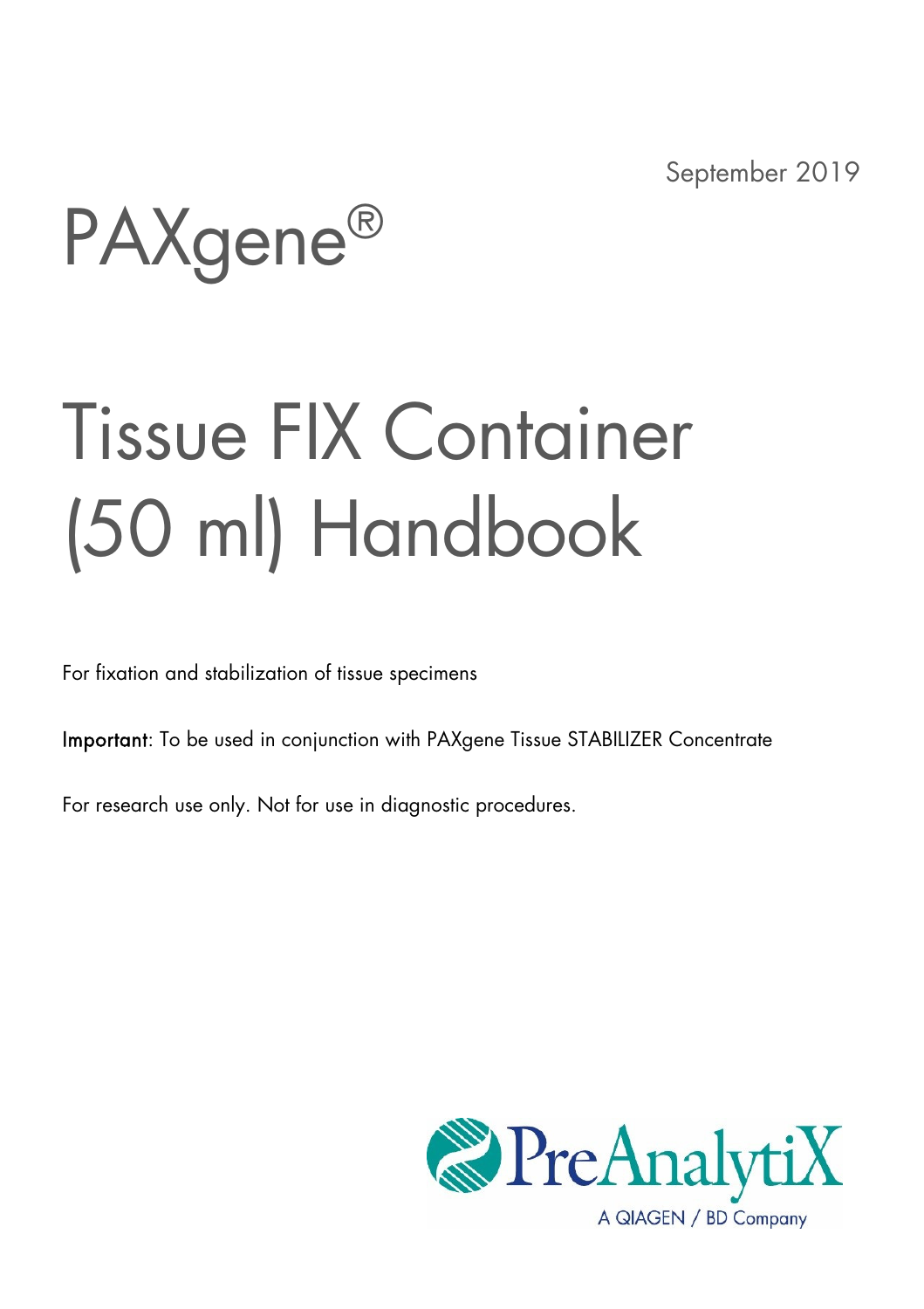Trademarks: PAXgene®, PreAnalytiX® (PreAnalytiX GmbH); QIAGEN®, MinElute®, Qproteome®, (QIAGEN Group); Paraplast®, Paraplast X-tra® Thermo Fisher Scientific® (Thermo Fisher Scientific or its subsidiaries).

#### Limited License Agreement

Use of this product signifies the agreement of any purchaser or user of the PAXgene Tissue FIX Container to the following terms:

- 1. The PAXgene Tissue FIX Container may be used solely in accordance with the PAXgene Tissue FIX Container Handbook and for use with components contained in the Kit only. PreAnalytiX grants no license under any of its intellectual property to use or incorporate the enclosed components of this Kit with any components not included within this Kit except as described in the PAXgene Tissue FIX Container Handbook and additional protocols available at www.preanalytix.com.
- 2. Other than expressly stated licenses, PreAnalytiX makes no warranty that this Kit and/or its use(s) do not infringe the rights of third-parties.
- 3. This Kit and its components are licensed for one-time use and may not be reused, refurbished, or resold.
- 4. PreAnalytiX specifically disclaims any other licenses, expressed or implied other than those expressly stated.
- The purchaser and user of the Kit agree not to take or permit anyone else to take any steps that could lead to or facilitate any acts prohibited above. PreAnalytiX<br>may enforce the prohibitions of this Limited License Agree action to enforce this Limited License Agreement or any of its intellectual property rights relating to the Kit and/or its components.

For updated license terms, see www.preanalytix.com.

#### Patent www.preanalytix.com/patents

HB-1477-002 1114505 BD-9570 © 2013–2019 PreAnalytiX GmbH, all rights reserved.

PreAnalytiX Company PreAnalytiX GmbH Feldbachstrasse CH – 8634 Hombrechtikon Switzerland www.preanalytix.com

#### PreAnalytiX Distributors

PreAnalytiX products are manufactured for PreAnalytiX by QIAGEN or BD and are distributed for PreAnalytiX by QIAGEN or BD. Products cannot be ordered at PreAnalytiX GmbH.

Please see the last page for contact information for your local PreAnalytiX distributor.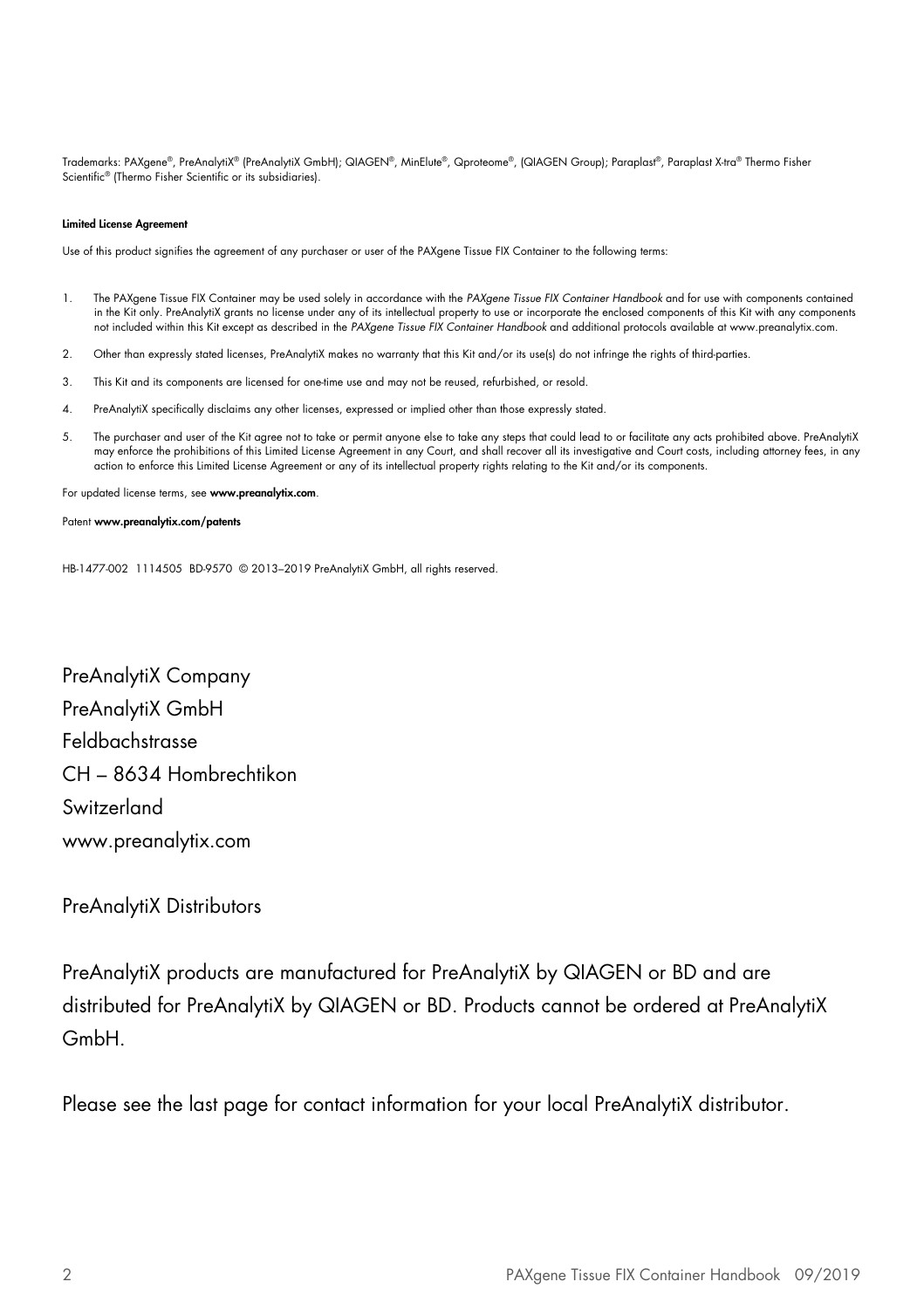### **Contents**

| Protocol: Sample Processing, Paraffin Embedding and Sectioning  17             |  |
|--------------------------------------------------------------------------------|--|
| Appendix A: Generic Processing Steps that Support Preservation of Biomolecules |  |
| Appendix B: Processing Protocols Successfully Tested for Use with Specimens    |  |
| Appendix C: Optimizing Immunohistochemistry (IHC) Assays with Sections of      |  |
|                                                                                |  |
|                                                                                |  |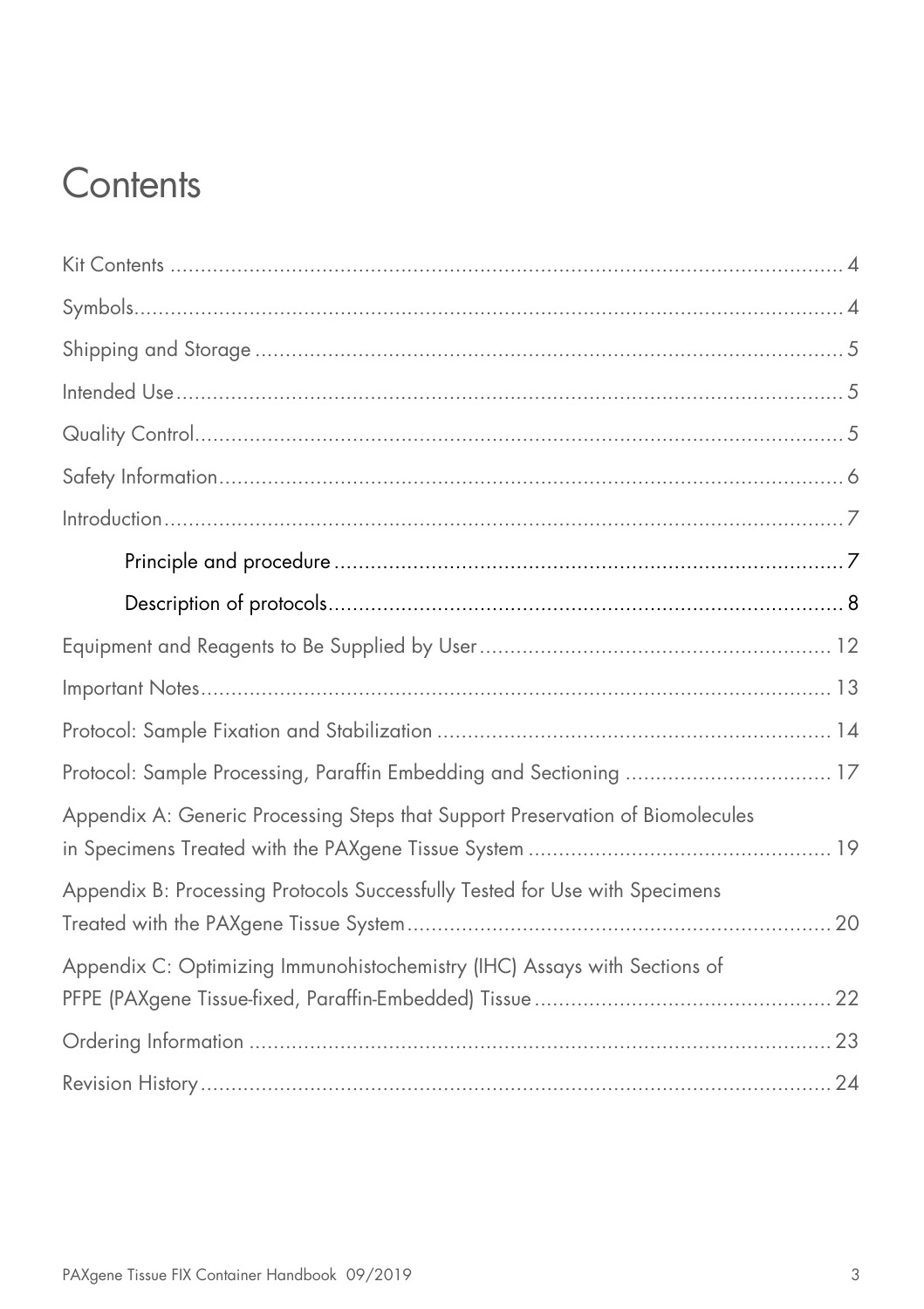### Kit Contents

| PAXgene Tissue FIX Container (50 ml)  | (10)   |  |
|---------------------------------------|--------|--|
| Catalog no.                           | 765312 |  |
| PAXgene Tissue FIX Container (50 ml)* | 10     |  |
| Handbook                              |        |  |

\* Contains methanol. See page 6 for safety information.

### Symbols



Use by



Lot number



Material number



Upper limit of temperature



Legal manufacturer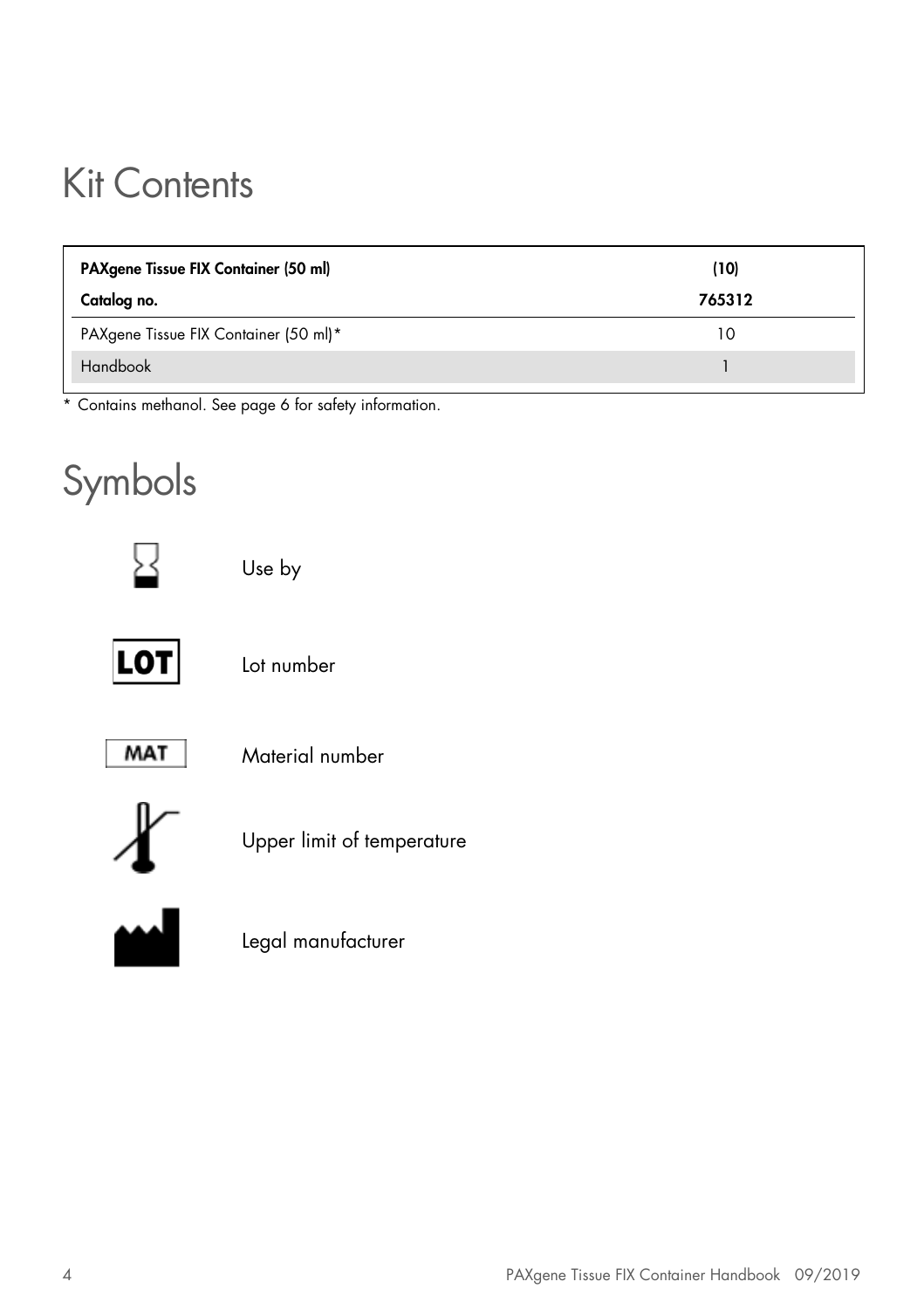## Shipping and Storage

The PAXgene Tissue FIX Container is shipped at ambient temperature.

The PAXgene Tissue FIX Container can be stored at room temperature or refrigerated temperature (2–25°C).

An expiration date is printed on the box label.

### Intended Use

For Research Use Only. Not for use in diagnostics procedures. No claim or representation is intended to provide information for the diagnosis, prevention, or treatment of a disease.

It is the user's responsibility to validate the performance of the PAXgene Tissue FIX Container for any particular use, since the performance characteristics of these containers have not been validated for any specific organism. The performance characteristics of this product have not been fully established.

# Quality Control

In accordance with QIAGEN's ISO-certified Total Quality Management System, each lot of PAXgene Tissue FIX Container is tested against predetermined specifications to ensure consistent product quality.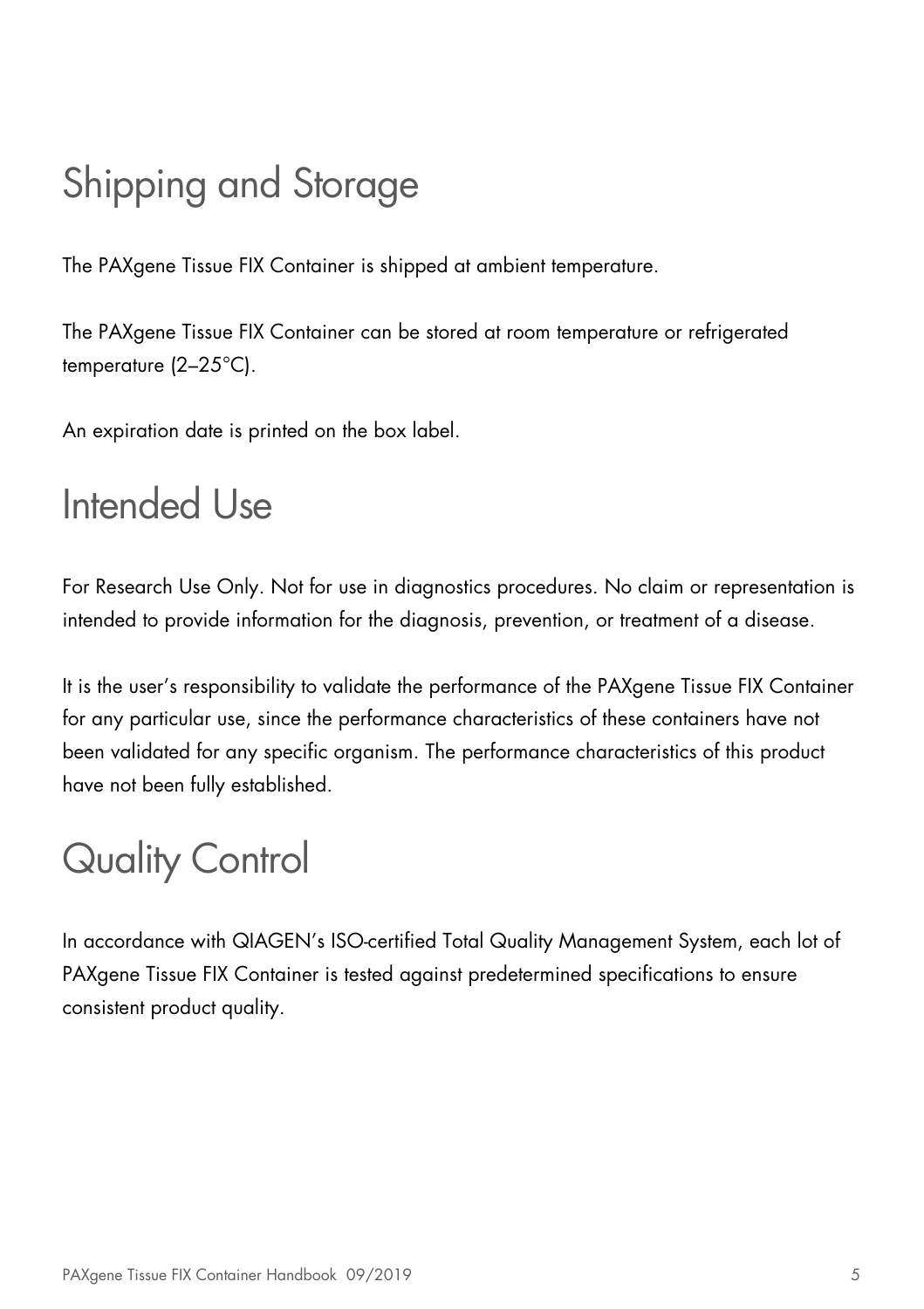### Safety Information

When working with chemicals, always wear a suitable lab coat, disposable gloves, and protective goggles. For more information, please consult the appropriate safety data sheets (SDSs). These are available online in convenient and compact PDF format at www.qiagen.com/safety where you can find, view and print the SDS for each PreAnalytiX kit and kit component.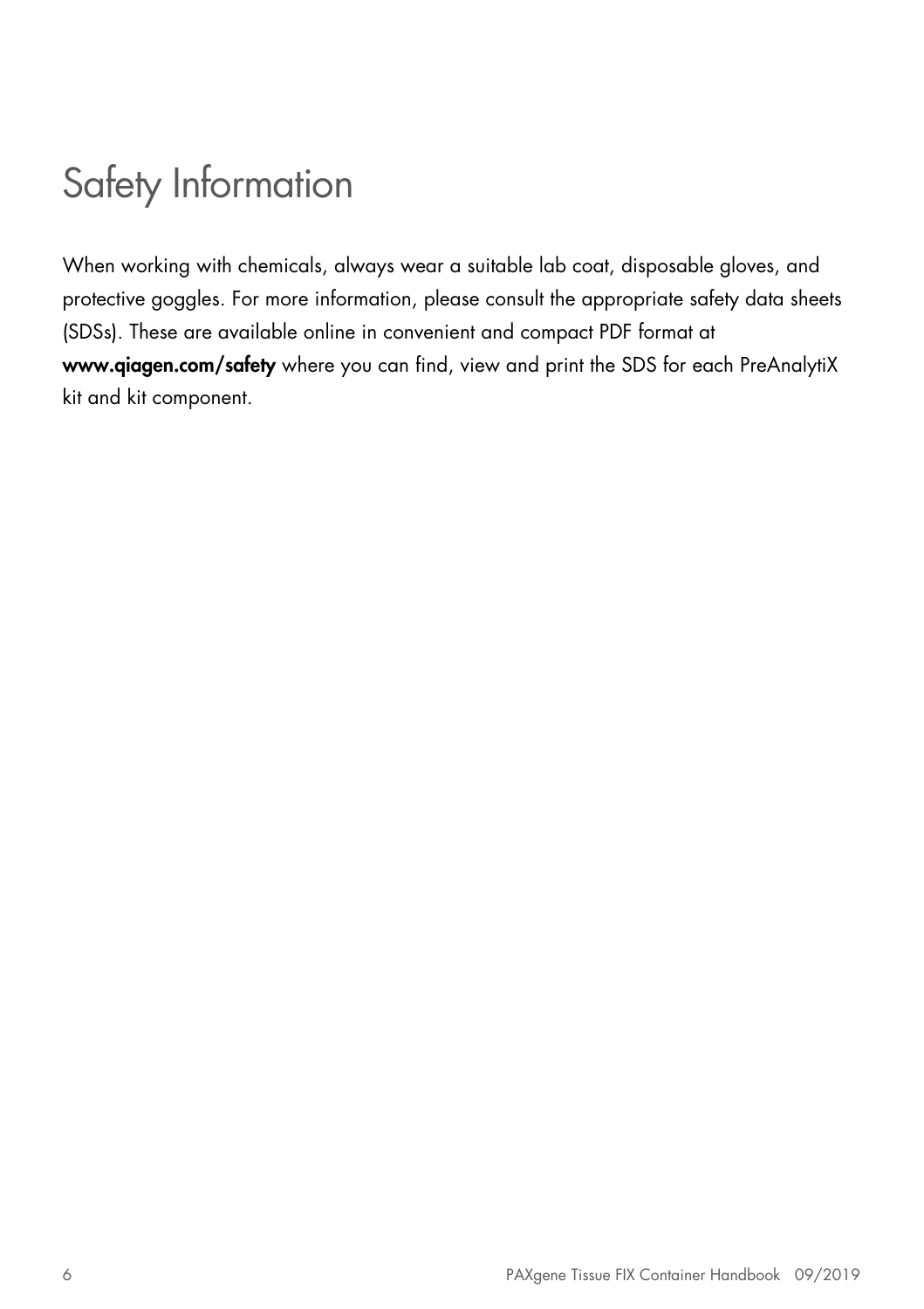### Introduction

The methods for tissue fixation currently used in traditional histology, such as H&E staining, are of limited use for molecular analysis. Fixatives that contain formaldehyde crosslink biomolecules and modify nucleic acids and proteins. Such crosslinks lead to nucleic acid degradation during tissue fixation, storage and processing. Since they cannot be removed completely, the resulting chemical modifications can lead to limitations in downstream applications, such as RT-PCR, qPCR or next-generation sequencing. In order to enable both molecular and pathology testing from the same specimen, a method is needed to stabilize molecular content and preserve tissue morphology.

PreAnalytiX has developed the PAXgene Tissue System to meet this need. The system consists of a fixation reagent (PAXgene Tissue FIX) prefilled into containers for tissue collection, storage and transport, along with a stabilization reagent (PAXgene Tissue STABILIZER) and kits for purification of DNA or total RNA, including miRNA. In addition, supplementary protocols for protein purification and other applications are available at www.preanalytix.com.

### Principle and procedure

PAXgene Tissue FIX rapidly penetrates and fixes tissue, with a fixation rate of approximately 1 mm in 30 min.\* The reagent preserves morphology and biomolecules without the destructive crosslinking and degradation found with formalin-fixed tissues.

After fixation, tissues can be stored in PAXgene Tissue STABILIZER for the short or long term, used for extraction of nucleic acids or proteins, or processed and embedded in paraffin for further analysis. Sections of PAXgene Tissue-fixed, paraffin-embedded (PFPE) tissue can be used for histological studies or extraction of nucleic acids or proteins. Purification of total

<sup>\*</sup> Tissue penetration and fixation rates may vary depending on tissue type and size.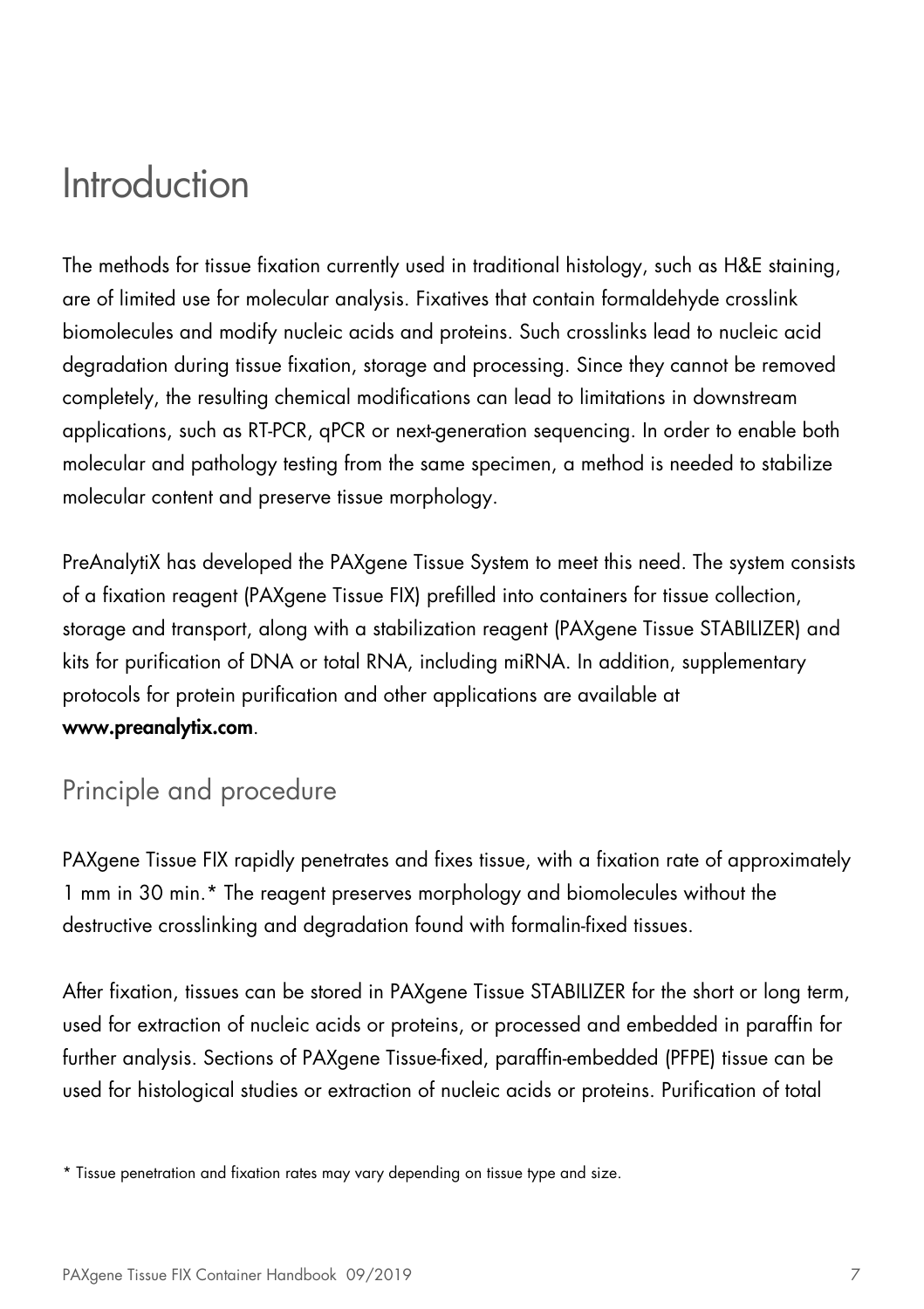RNA, including miRNA, or DNA from PAXgene Tissue-fixed and stabilized tissue samples requires the use of one of the PAXgene Tissue Kits for RNA/miRNA or DNA. Purification of protein requires the Qproteome® FFPE Tissue Kit (QIAGEN).

PAXgene Tissue reagents in pre-filled containers and PAXgene Tissue Kits provide a complete preanalytical solution for collection, fixation and stabilization of tissue, and subsequent purification of nucleic acids. The resulting nucleic acids are free of crosslinks and chemical modifications and thus suitable for demanding molecular applications such as RT-PCR, longrange PCR and next-generation sequencing.

### Description of protocols

Sample collection and stabilization with PAXgene Tissue FIX Container

PAXgene Tissue FIX Containers are single-chamber containers prefilled with 50 ml of the fixation reagent PAXgene Tissue FIX. PAXgene Tissue FIX Containers can accommodate four standard tissue cassettes (not provided), which can hold tissue samples with a maximum size of 4 x 15 x 15 mm. PAXgene Tissue FIX Containers also offer the possibility for direct fixation (without tissue cassettes) of larger tissue samples with a maximum size of 20 x 20 x 20 mm.

PAXgene Tissue FIX rapidly penetrates and fixes the tissue.\* After fixation, PAXgene Tissue FIX is removed and replaced by PAXgene Tissue STABILIZER.

When fixed tissue is stored in PAXgene Tissue STABILIZER, the nucleic acids, proteins, and morphology of the tissue sample are stable for up to 7 days at room temperature (15-25°C) or for up to 4 weeks at 2–8°C, depending on tissue type.†

<sup>\*</sup> Fixation rates and stabilization times depend on type and size of tissue.

<sup>†</sup> Storage at 2–8°C for more than 4 weeks must be validated for each tissue type. Specifications for tissue size, fixation and storage conditions using PAXgene Tissue FIX and PAXgene Tissue STABILIZER were determined using animal tissues samples.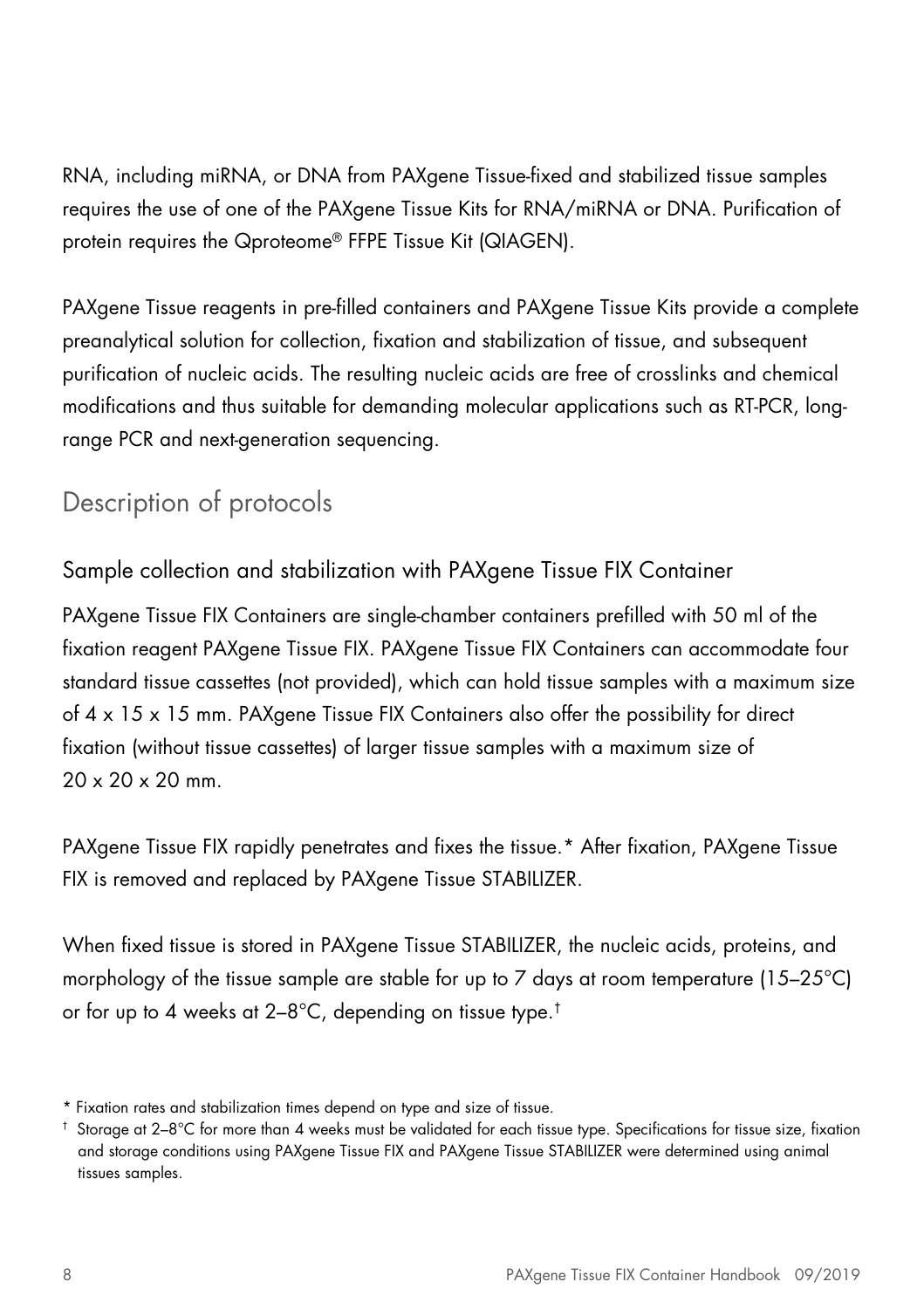Tissue samples can be stored in PAXgene Tissue STABILIZER for longer periods at –20°C (–15°C to –30°C) or –80°C (–65°C to –90°C) without negative effects on the morphology of the tissue or the integrity of the nucleic acids. For the latest results on long-term storage, see the relevant technical notes and scientific posters at www.preanalytix.com.

Fixed and stabilized samples can be embedded in paraffin for histological studies. Nucleic acids and proteins can be isolated from the fixed and stabilized samples before or after embedding in paraffin. See the PAXgene Tissue DNA Kit Handbook and the PAXgene Tissue RNA/miRNA Kit Handbook for information about the isolation of DNA or RNA, including miRNA. See the PAXgene Tissue supplementary protocols at www.preanalytix.com for protein purification and other applications.

See Figure 1 on page 10 for an illustration of the steps in the fixation process. See Figure 2 on page 11 for an illustration of the steps in the stabilization process.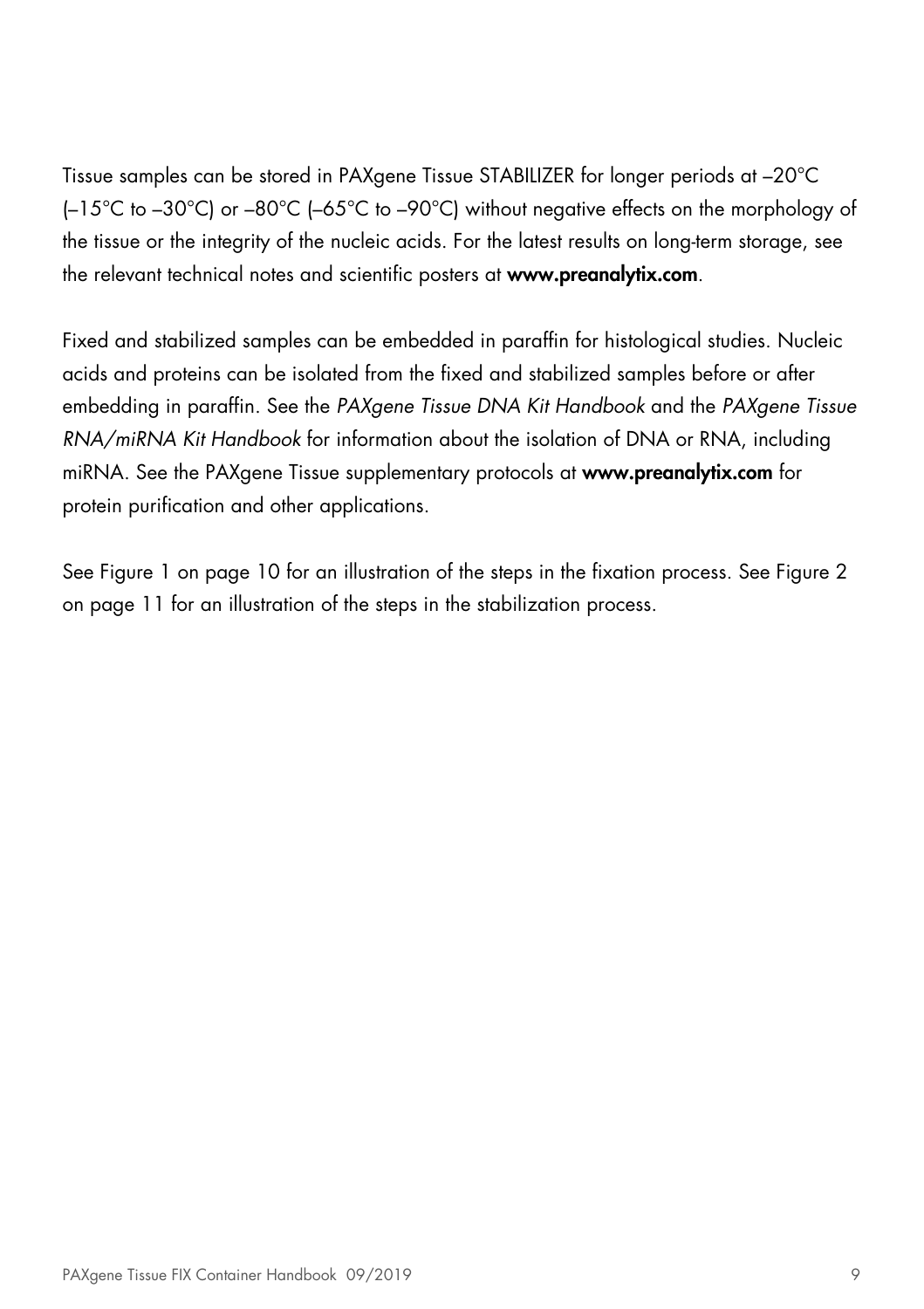### Multiple smaller tissue samples



Resect and cut the tissue sample into max. 4 x 15 x 15 mm sections. Place in up to four (4) tissue cassettes.

Place tissue cassettes in PAXgene Tissue FIX Container containing PAXgene Tissue FIX reagent.

Fix tissue for 2 to 72 h, depending on tissue sample and size.



#### Single, large tissue sample



Tissue sample can have max. dimensions 20 x 20 x 20 mm.

Place tissue directly into PAXgene Tissue FIX Container containing PAXgene Tissue FIX reagent.

Fix tissue for 6 to 72 h, depending on tissue type and size.

Figure 1. Fixation. Resection and fixation of tissue samples using the PAXgene Tissue FIX Container is a straightforward process. It is suitable for multiple smaller tissue samples or a single, larger tissue sample.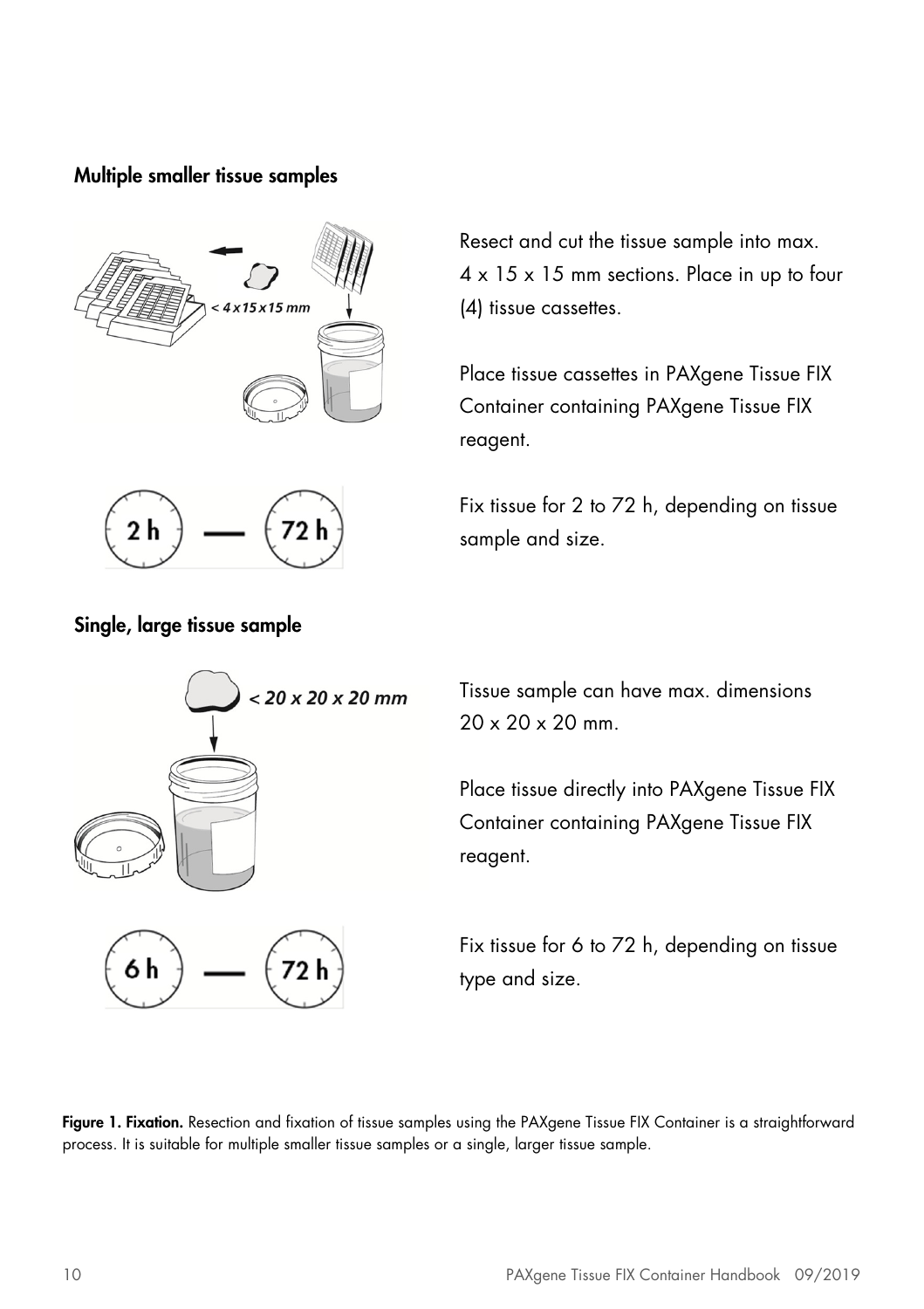

Pour off PAXgene Tissue FIX.

Fill with PAXgene Tissue STABILIZER.



After processing and paraffin embedding, block of PFPE (PAXgene Tissue-fixed, paraffin-embedded) tissue is ready for sectioning.

Figure 2. Stabilization. Tissue stabilization involves a single reagent change. Stabilized tissues can be stored, immediately used for nucleic acid and protein analysis or, as illustrated, processed and paraffin-embedded for sectioning.



Figure 3. Extracted nucleic acids and tissue morphology. Analysis of fixed and stabilized material shows stable preservation of DNA (A), RNA (B) and tissue morphology (C).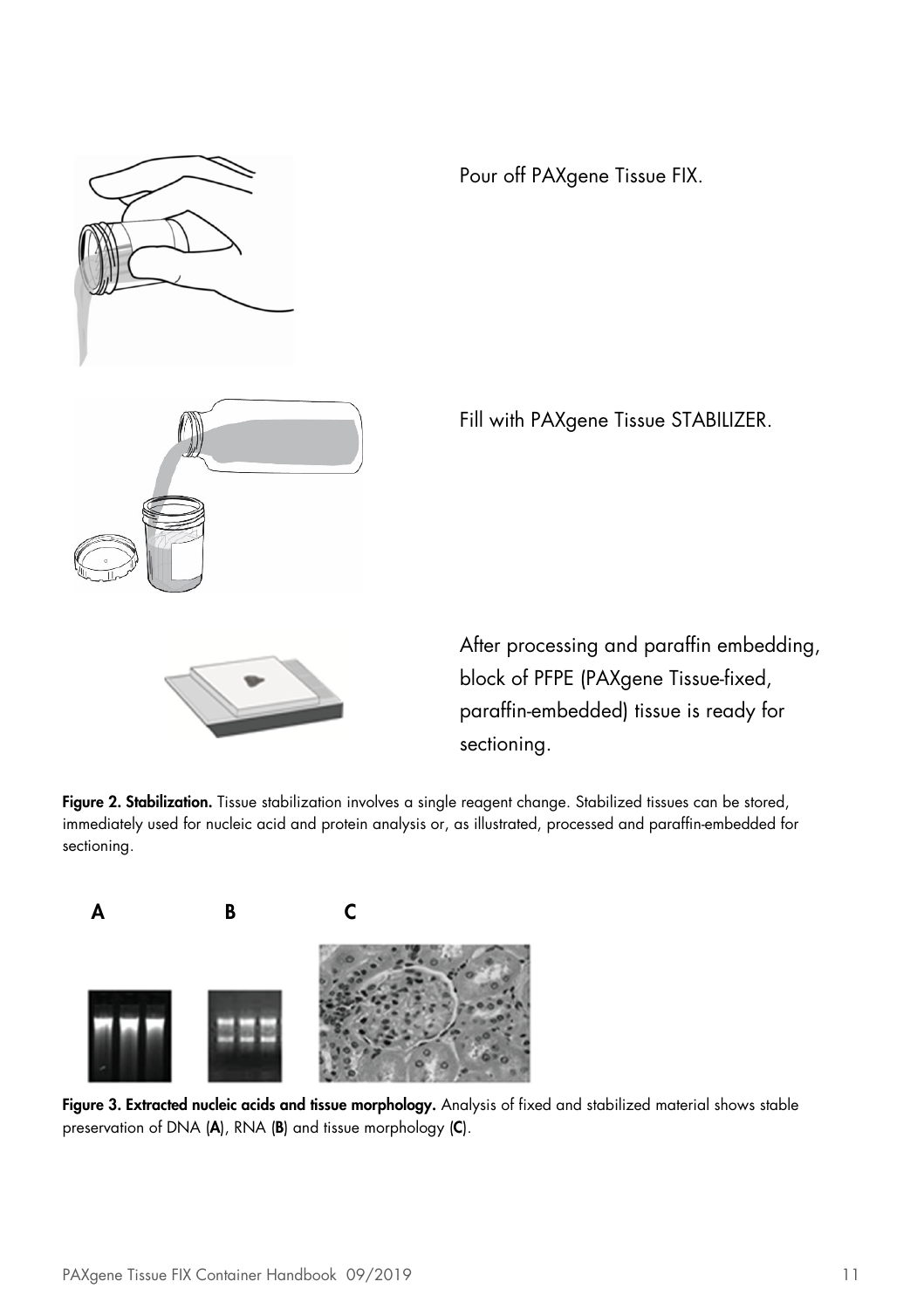### Equipment and Reagents to Be Supplied by User

When working with chemicals, always wear a suitable lab coat, disposable gloves, and protective goggles. For more information, consult the appropriate safety data sheets (SDSs), available from the product supplier.

- For tissue stabilization: PAXgene Tissue STABILIZER Concentrate (150 ml) (PreAnalytiX, cat. no. 765512)
- Standard tissue cassette (available from EMS, VWR, Thermo Scientific, and others)\*
- $\bullet$  Ethanol, purity grade a.d. (96–100%) or denatured with methanol, isopropanol (e.g., histological grade alcohol composed of 90 parts ethyl alcohol, 5 parts methyl alcohol and 5 parts isopropyl alcohol), or methyl ethyl ketone (i.e., 99 parts ethanol and 1 part methyl ethyl ketone)
- Xylene (or xylene substitute)
- Paraffin with a melting point of 54–58°C (e.g., Paraplast® X-tra®, Thermo Fisher Scientific®, cat. no. 503002; or VWR (US) cat. no. 100504-164)\*
- Optional for storage at –20°C (–15°C to –30°C) or –80°C (–65°C to –90°C): cryovials with screw closure (e.g., Thermo Fisher Scientific, cat. no. 5005-0015)\*
- **Scalpel**
- Heated water bath

\* This is not a complete list of suppliers and does not include many important vendors of biological supplies.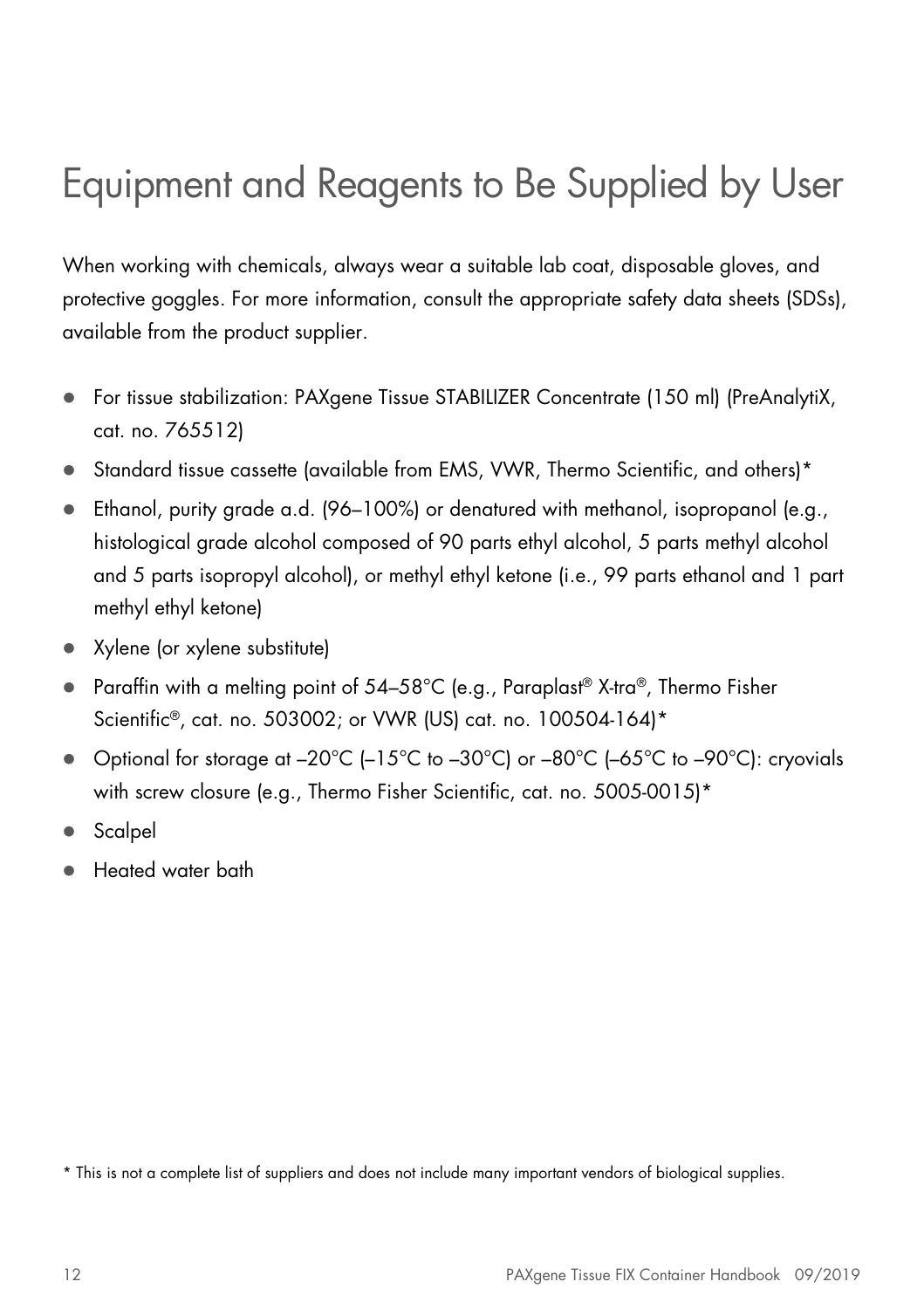### Important Notes

Storage and archiving of PFPE (PAXgene Tissue-fixed, paraffin-embedded) tissue samples

Tissue morphology is preserved in PFPE tissue when stored at room temperature. However, biomolecules within paraffin blocks will undergo slow chemical degradation. For best preservation of biomolecule integrity within the paraffin-embedded tissue, store PFPE blocks refrigerated at 5°C (2–8°C) or ideally frozen at –20°C (–15°C to –30°C).

### Labeling of PAXgene Tissue FIX Container

In order to allow documentation of the exact length of fixation time, record the date and time that tissue is placed in the PAXgene Tissue FIX Container in the "Fixation Date/Time" field on the container label (Figure 4). In case PAXgene Tissue FIX was replaced with PAXgene Tissue STABILIZER, record the date and time of the exchange in the "Exchange with Tissue STABILIZER Date/Time" field and mark the checkbox beside the field, as shown in Figure 4.



Figure 4. Label of PAXgene Tissue FIX Container.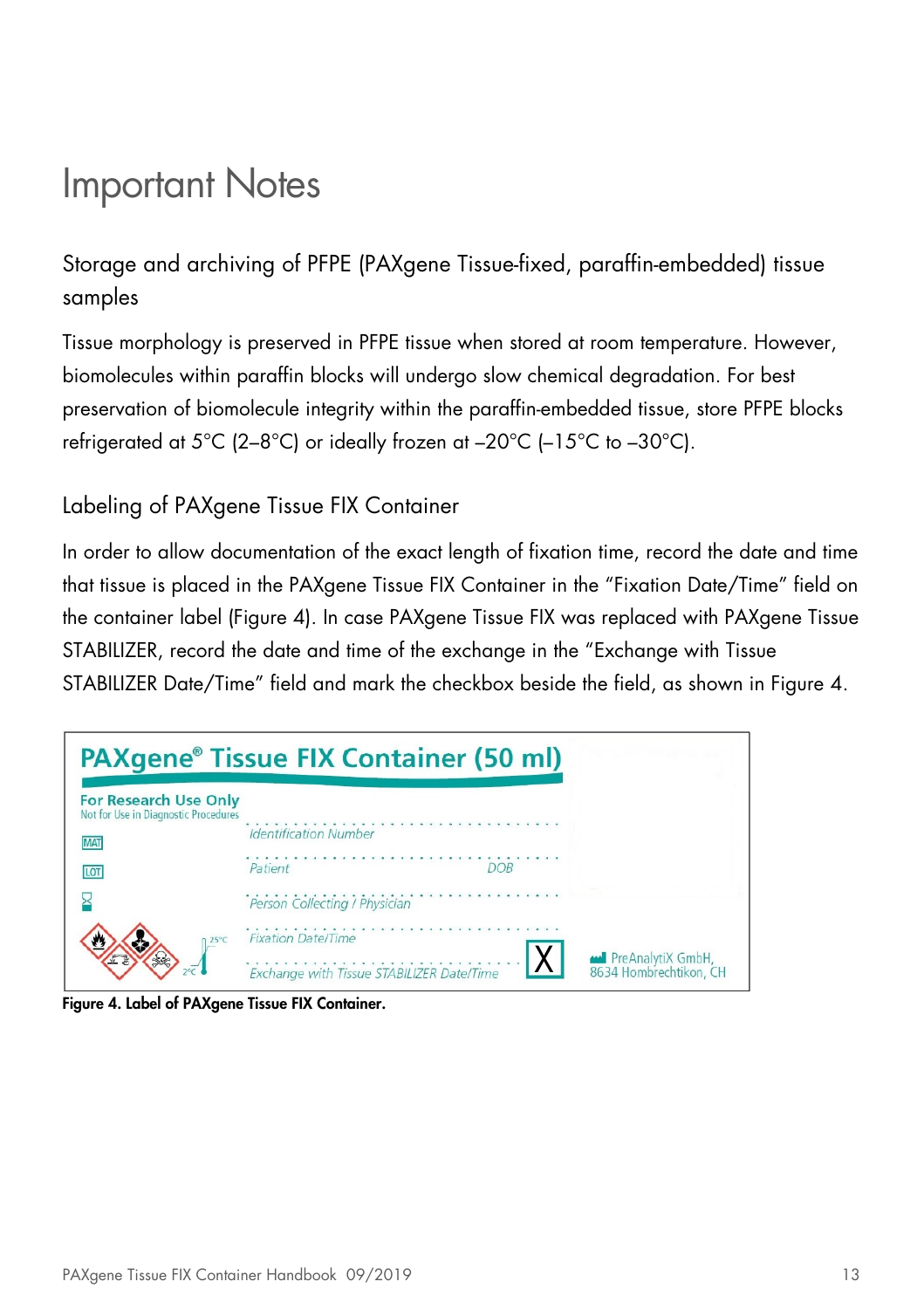### Protocol: Sample Fixation and Stabilization

### Starting material

Starting material can be up to 4 tissue samples with a maximum size of  $4 \times 15 \times 15$  mm placed into standard tissue cassettes, or a single tissue sample with a maximum size of 20 x 20 x 20 mm.

### Important things before starting

- $\bullet$  Do not use tissue samples larger than 20 x 20 x 20 mm as this might significantly reduce the quality of tissue morphology and the integrity of nucleic acids.
- Do not reuse PAXgene Tissue FIX Containers as this will significantly reduce the quality of tissue morphology and the integrity of nucleic acids.
- PAXgene Tissue STABILIZER is not supplied with the PAXgene Tissue FIX Container and must be ordered separately (cat. no. 765512).
- Ensure that the container boxes are intact and undamaged, and that reagents have not leaked. Do not use a container that has been damaged.
- To avoid sample mix-up, ensure that the containers and the tissue cassettes are properly labeled.

#### Things to do before starting

Dilute PAXgene Tissue STABILIZER Concentrate with ethanol as indicated on the bottle.

#### Procedure

1. Resect tissue in preparation for fixation.

Note: After tissue resection, sample should be fixed in PAXgene Tissue FIX as soon as possible.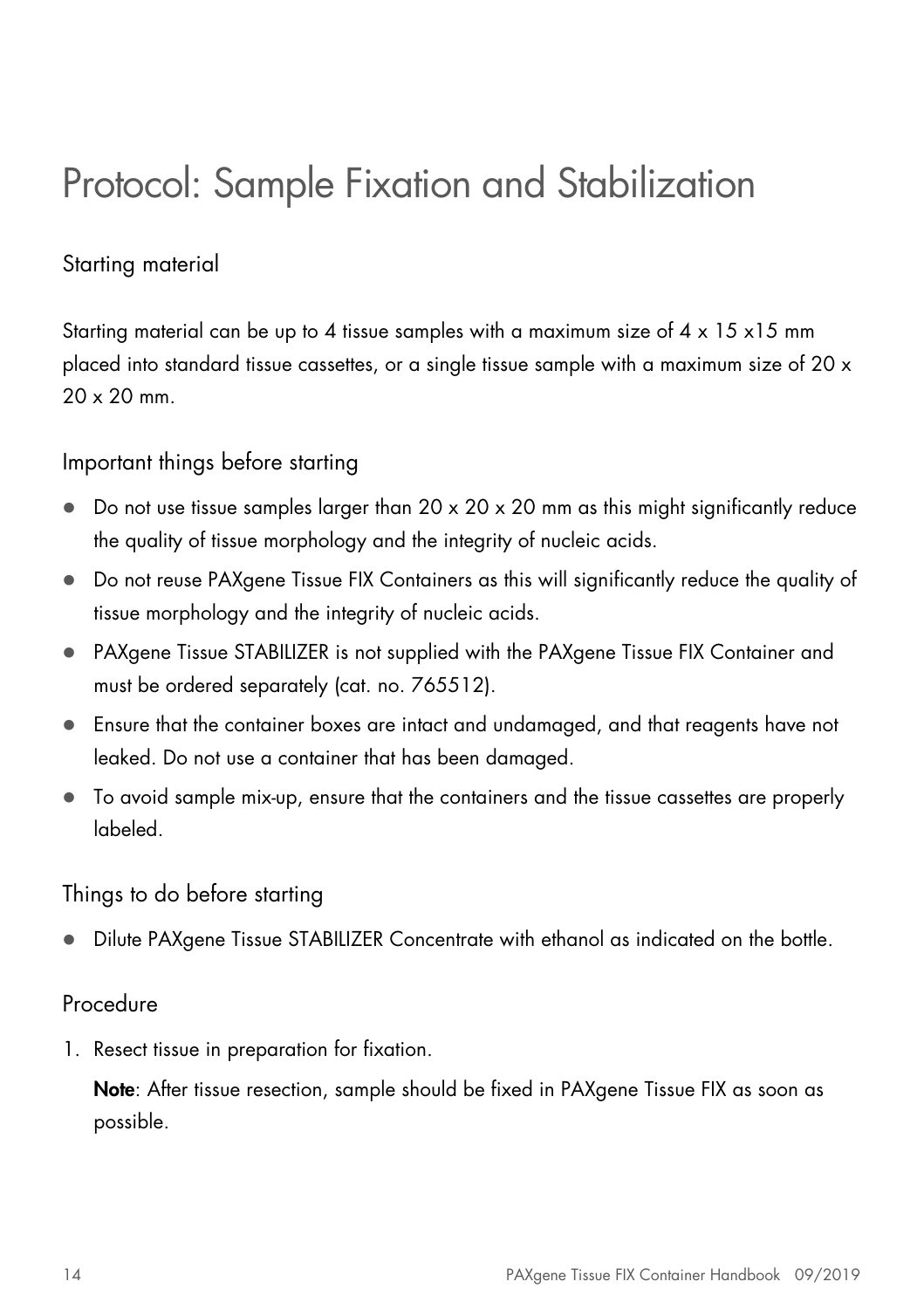2. Cut tissue into appropriate sample size based on guidelines under "Starting material" above.

Important: If using a larger tissue sample surrounded by fat (e.g., from a lymph node) or capsule (e.g., from kidney, liver, or spleen tissue), partially cut into the tissue every 5 mm (lamination) to enhance permeability of the fixative reagent.

3. If using smaller samples, place in standard tissue cassettes and place these into the prefilled PAXgene Tissue FIX Container such that each cassette is completely submerged. If using a larger sample, place it directly into the prefilled PAXgene Tissue FIX Container such that it is completely submerged.

Note: If liquid flows over the edge of the container during submersion, the tissue specimen(s) were likely too large. Multiple containers should be used instead.

4. Depending on tissue size, incubate tissue specimen(s) at room temperature (15–25 $^{\circ}$ C) for a minimum of 2 h for samples up to  $4 \times 15 \times 15$  mm, or a minimum of 6 h for samples up to 20 x 20 x 20 mm. Stop fixation by transfer into PAXgene Tissue STABIILIZER after a maximum of 72 h fixation.

Note: Longer fixation periods may lead to degradation of biomolecules.

Note: For biopsies with a thickness of  $\leq 1$  mm, fixation time can be reduced to 30–60 min.

5. Discard PAXgene Tissue FIX and replace with PAXgene Tissue STABILIZER.

Note: A minimum incubation time of 2 h in PAXgene Tissue STABILIZER is recommended before processing and embedding in paraffin.

Note: Instead of exchanging PAXgene Tissue FIX with PAXgene Tissue STABILIZER, tissue can be removed from the container and transferred to a tissue processor filled with PAXgene Tissue STABILIZER at the first position. See Table 2, Appendix B on page 20 for an example of a processing protocol using PAXgene Tissue STABILIZER.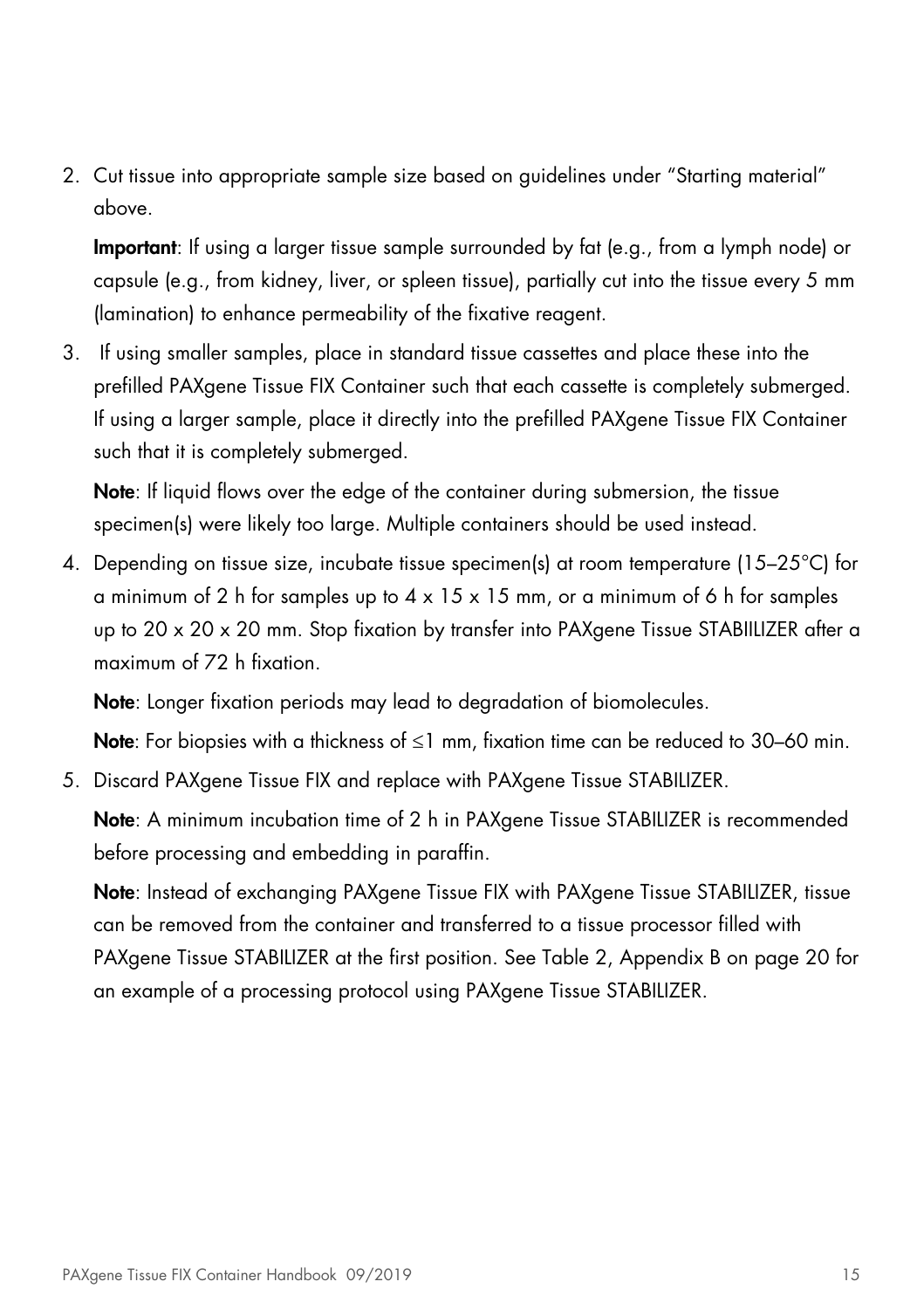6. Process the samples into paraffin-embedded blocks, store or transport tissue samples in PAXgene Tissue STABILIZER.

Note: When stored in PAXgene Tissue STABILIZER, standard storage conditions are up to 7 days at room temperature (15–25°C) or for up to 4 weeks at 2–8°C,\* depending on tissue type. Samples can also be frozen at –20°C (–15°C to –30°C) or –80°C (–65°C to –90°C) for long-term storage. For freezing, we recommend transferring the tissue sample from the PAXgene Tissue FIX Container into a screw cap cryogenic vial filled with PAXgene Tissue STABILIZER.

\* Storage at 2–8°C for more than 4 weeks must be validated for each tissue type.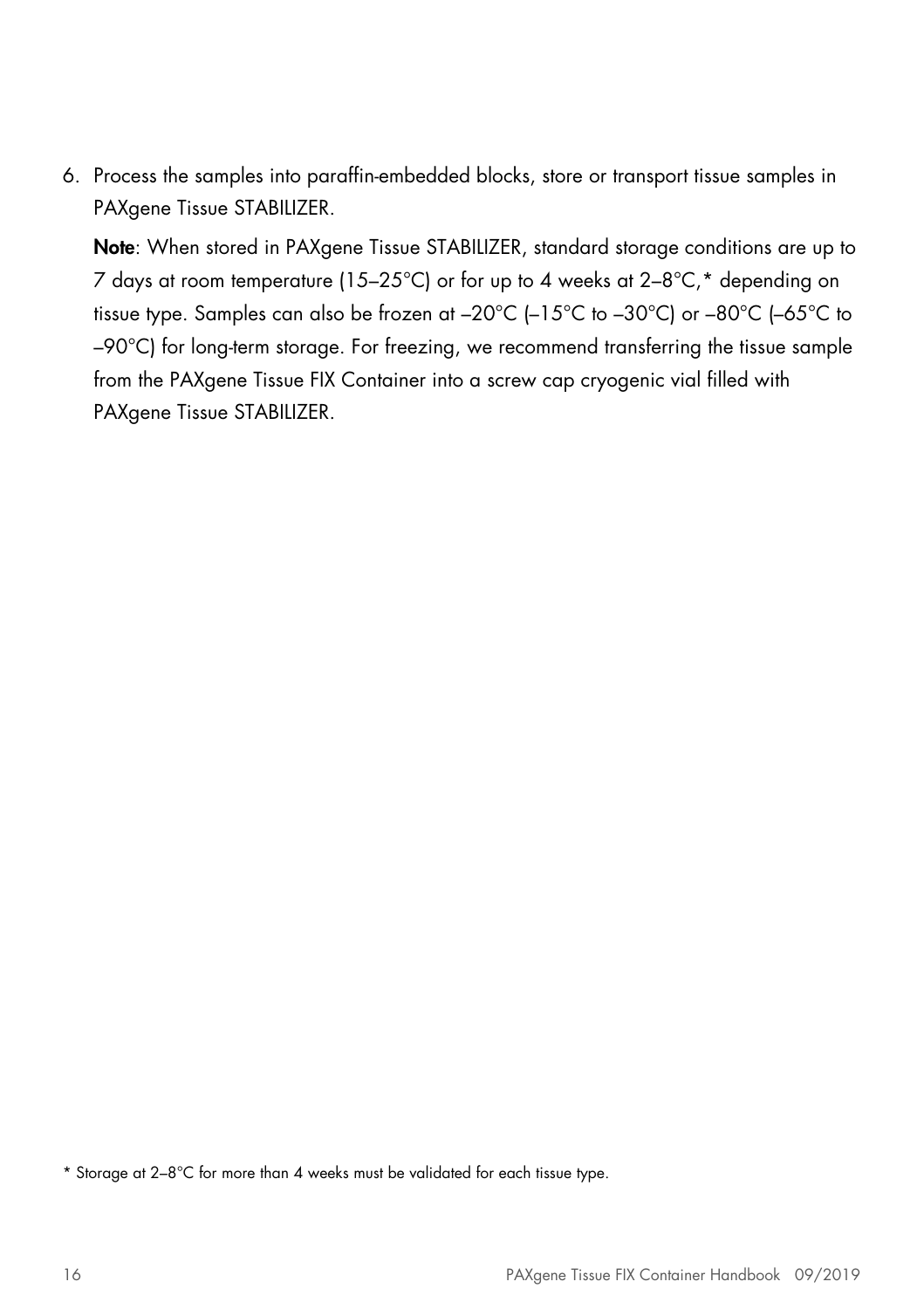# Protocol: Sample Processing, Paraffin Embedding and Sectioning

### Important points before starting

- Samples for processing must first be incubated in PAXgene Tissue FIX for an appropriate length of time (see Step 4 on page 18).
- Refer to Appendices A and B for detailed processing protocols (pages 19 and 20).
- Do not begin tissue processing with water or with ethanol at dilutions less than 80%.
- Denatured ethanol can be used for processing.
- Do not reuse alcohol previously contaminated with formalin as this can lead to significant reductions in DNA and RNA yield and quality. We recommend keeping alcohol for processing PAXgene Tissue-treated samples separate from alcohol used for processing formalin-fixed samples for at least the first 5 positions in the processing (see Table 1, page 19). With this precaution, it is possible to process PAXgene Tissue-fixed and formalin-fixed samples on the same instrument. For additional information, see the PAXgene Tissue supplementary protocols at www.preanalytix.com.
- Tissue samples fixed and stabilized in PAXgene Tissue reagents can remain in the first station of the tissue processor in 80–99% ethanol for up to 12 h.
- The first station of the tissue processor can be filled with PAXgene Tissue STABILIZER.
- For paraffin infiltration, the liquid paraffin should be held at temperatures above its melting point. Do not let the incubation temperature of the paraffin exceed 60°C, and do not incubate in liquid paraffin for longer than 3 h. Extensive incubation times above 60°C lead to degradation of RNA.

Things to do before starting

- Cut larger samples to a size that will fit in a standard tissue cassette.
- **Dilute PAXgene Tissue STABILIZER concentrate with ethanol as indicated on the bottle.**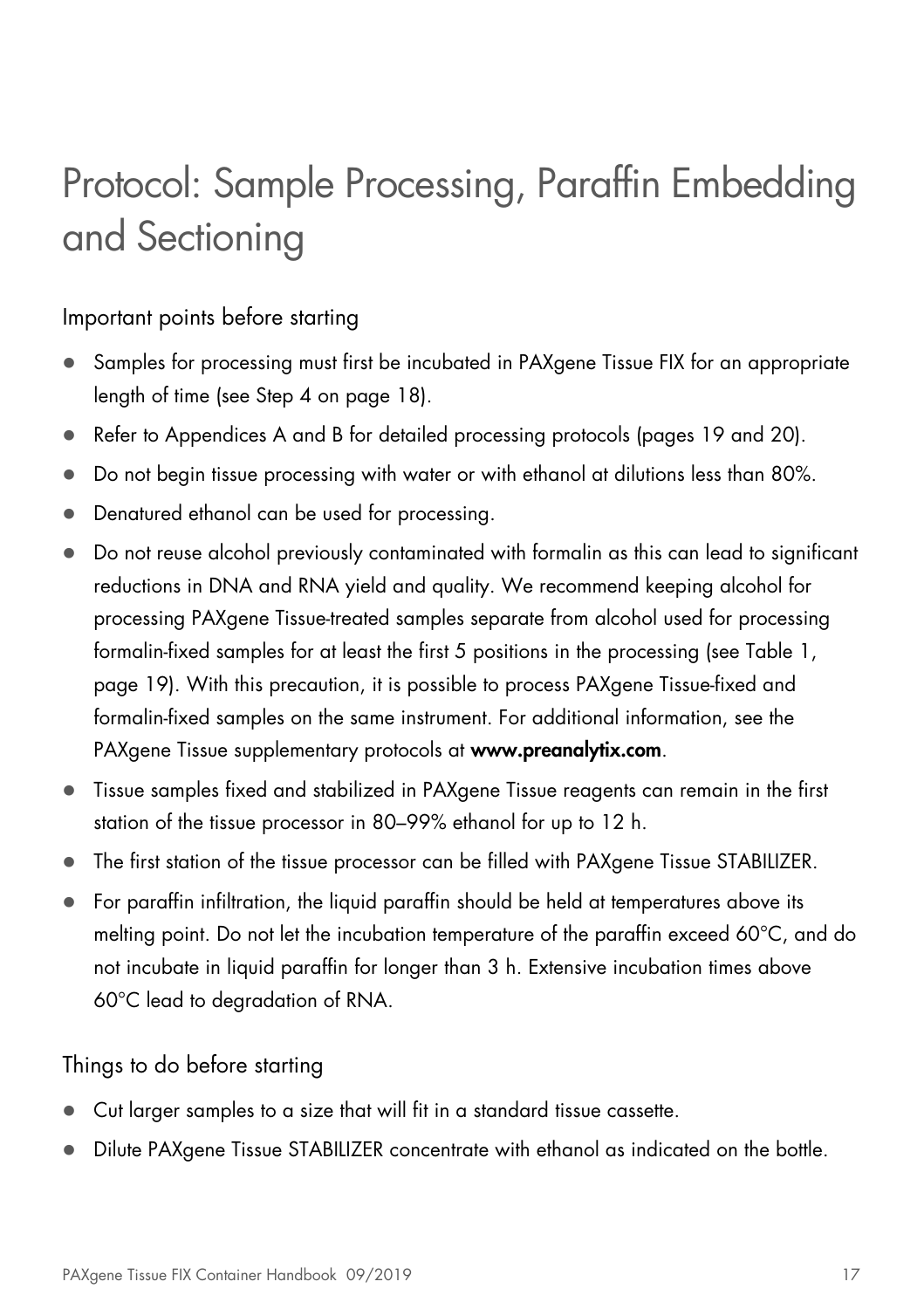### Procedure

- 1. Transfer the tissue cassette into the first position of a tissue processor filled with PAXgene Tissue STABILIZER or with 80–99% ethanol to start dehydration.
- 2. Follow a protocol for paraffin embedding. See Appendix A on page 19 for a generic protocol, or Appendix B on page 20 for examples of two other successfully tested protocols.
- 3. After the final paraffin incubation step, proceed with embedding the tissue sample into a block of paraffin. Use the same low melting paraffin as for infiltration.
- 4. After hardening, store paraffin blocks in a dry, dark place.

Note: Tissue morphology is preserved in PFPE tissue when stored at room temperature. However, for best preservation of biomolecule integrity within the paraffin-embedded tissue, store PFPE blocks refrigerated at 5°C (2–8°C) or ideally frozen at –20°C (–15°C to  $-30^{\circ}$ C).

5. For further analysis, cut paraffin blocks with a microtome and transfer the sections onto the surface of a water bath heated to 40°C for 1 min to prepare slides, or into centrifuge tubes to isolate biomolecules.

IMPORTANT: Do not heat the water bath above 40°C. Stretching the sections on water with a temperature above 40°C overstretches morphological structures. Do not leave the sections in the water bath for longer than 1 min.

6. Dry slide sections overnight at room temperature (15–25°C). Extract DNA, RNA or proteins from sections cut into centrifuge tubes, or store tubes at –20°C or –80°C for later extraction.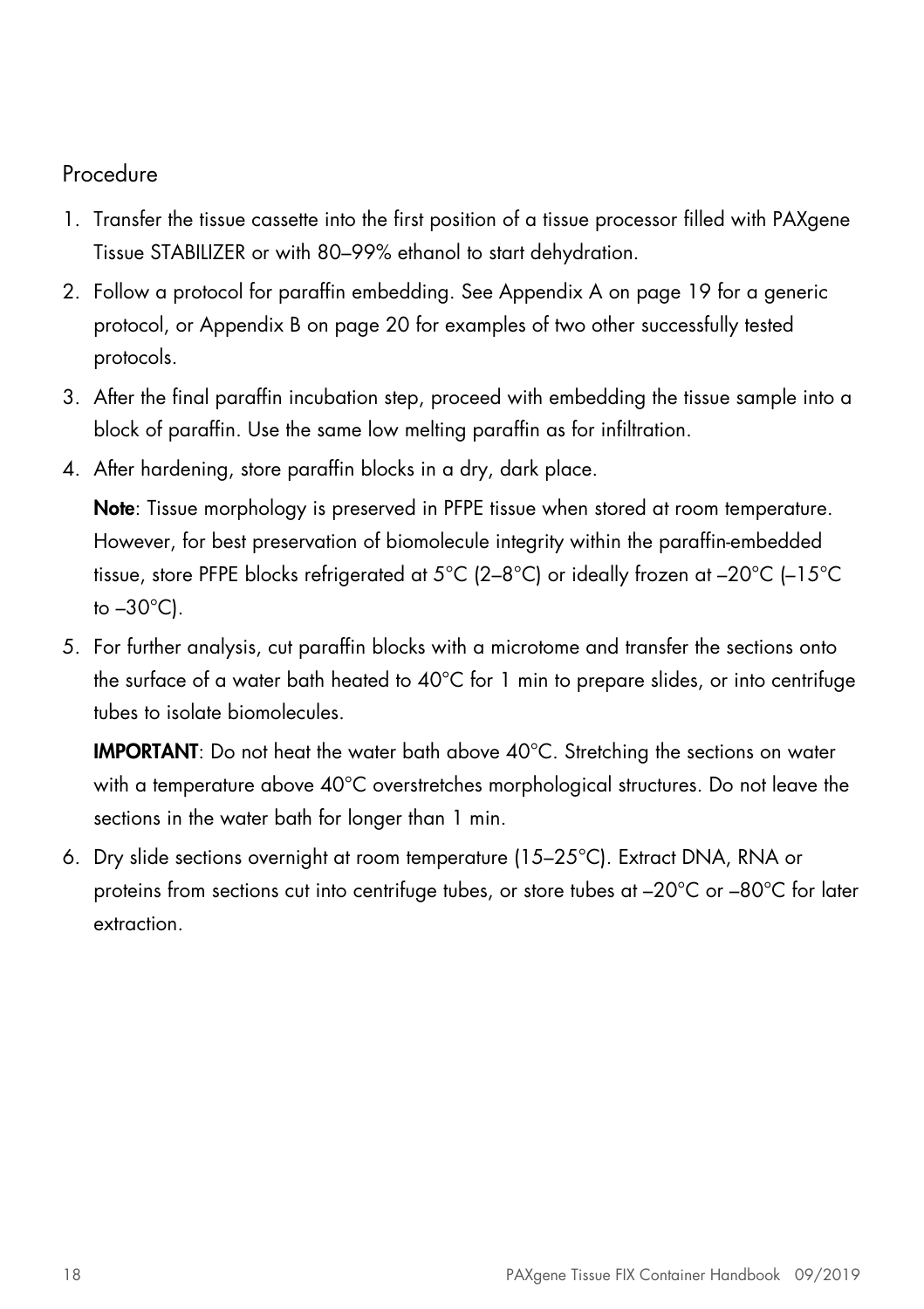# Appendix A: Generic Processing Steps that Support Preservation of Biomolecules in Specimens Treated with the PAXgene Tissue **System**

| <b>Step</b>    | Media                                        | <b>Alternatives</b>                                                                    |
|----------------|----------------------------------------------|----------------------------------------------------------------------------------------|
|                | 80*-99% ethanol (formalin-free) <sup>†</sup> | PAXgene Tissue STABILIZER                                                              |
| $\overline{2}$ | 90*-99% ethanol (formalin-free)              | None, mandatory                                                                        |
| 3              | 95*-99% ethanol (formalin-free)              | None, mandatory                                                                        |
| $\overline{4}$ | 99% ethanol (formalin-free)                  | None, mandatory                                                                        |
| 5              | 99% ethanol (formalin-free)                  | None, mandatory                                                                        |
| 6              | 99% ethanol                                  | Isopropanol                                                                            |
| 7              | 99% ethanol                                  | Isopropanol                                                                            |
| 8              | Xylene                                       | Xylene substitutes may be used, but do not<br>use clearing agents based on D-limonene. |
| 9              | Xylene                                       | Xylene substitutes may be used, but do not<br>use clearing agents based on D-limonene. |
| 10             | Paraffin (with melting point 54–58°C)        | 1:1 mixture of paraffin and xylene                                                     |
| 11             | Paraffin (with melting point 54-58°C)        | None, mandatory                                                                        |
| 12             | Paraffin (with melting point 54–58°C)        | If only 2 stations that can be heated are<br>available, omit this step.                |

#### Table 1. Generic processing protocol

\* Use filtered or deionized water for preparation of 80,90 or 95% ethanol.

<sup>†</sup> When processing specimens fixed in PAXgene Tissue FIX Containers, do not use alcohol that has been used for processing formalin-fixed samples in at least the first 5 positions (1–5). Formalin contamination in the alcohol can lead to significant reduction in DNA and RNA yield. Usually there is no need to keep xylene and paraffin separate for formalin and PAXgene Tissue-fixed sample processing because formalin contamination is typically limited at these positions due to dilution.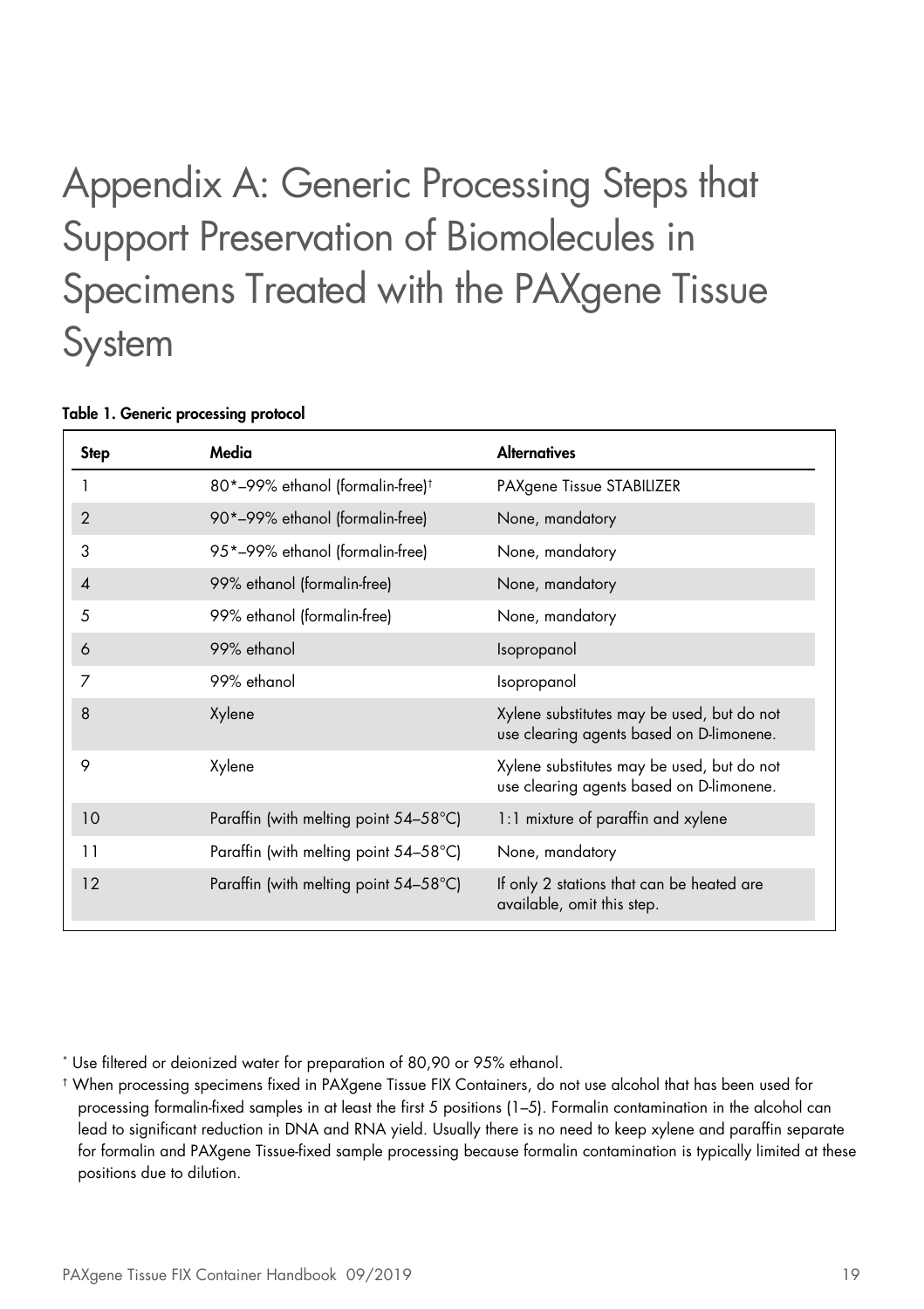# Appendix B: Processing Protocols Successfully Tested for Use with Specimens Treated with the PAXgene Tissue System

| <b>Step</b>    | Media                     | Time*         | Temperature       | Vacuum             |
|----------------|---------------------------|---------------|-------------------|--------------------|
|                | PAXgene Tissue STABILIZER | Up to 7 days  | $18-22$ °C        |                    |
| 2              | 99% ethanol               | 30-60 min     | $18-22$ °C        | $0.5$ bar          |
| 3              | 99% ethanol               | 30-60 min     | $18-22^{\circ}$ C | 0.5 <sub>bar</sub> |
| $\overline{4}$ | 99% ethanol               | 30-60 min     | $18-22$ °C        | $0.5$ bar          |
| 5              | 99% ethanol               | 30-60 min     | $18-22^{\circ}$ C | 0.5 <sub>bar</sub> |
| 6              | 99% ethanol               | $30 - 60$ min | $18-22$ °C        | 0.5 <sub>bar</sub> |
| 7              | Isopropanol               | 30-60 min     | 18-22°C           | 0.5 <sub>bar</sub> |
| 8              | Isopropanol               | 30-60 min     | $18-22$ °C        | 0.5 <sub>bar</sub> |
| 9              | Xylene                    | 30-60 min     | $18-22^{\circ}$ C | 0.5 <sub>bar</sub> |
| 10             | Xylene                    | 30-60 min     | $18-22$ °C        | 0.5 <sub>bar</sub> |
| 11             | Paraplast X-tra           | 30-60 min     | $56^{\circ}$ C    | 0.5 <sub>bar</sub> |
| 12             | Paraplast X-tra           | 90 min        | $56^{\circ}$ C    | 0.5 <sub>bar</sub> |

#### Table 2. Processing protocol A

\* Optimal incubation times depend on the thickness of the tissue specimen.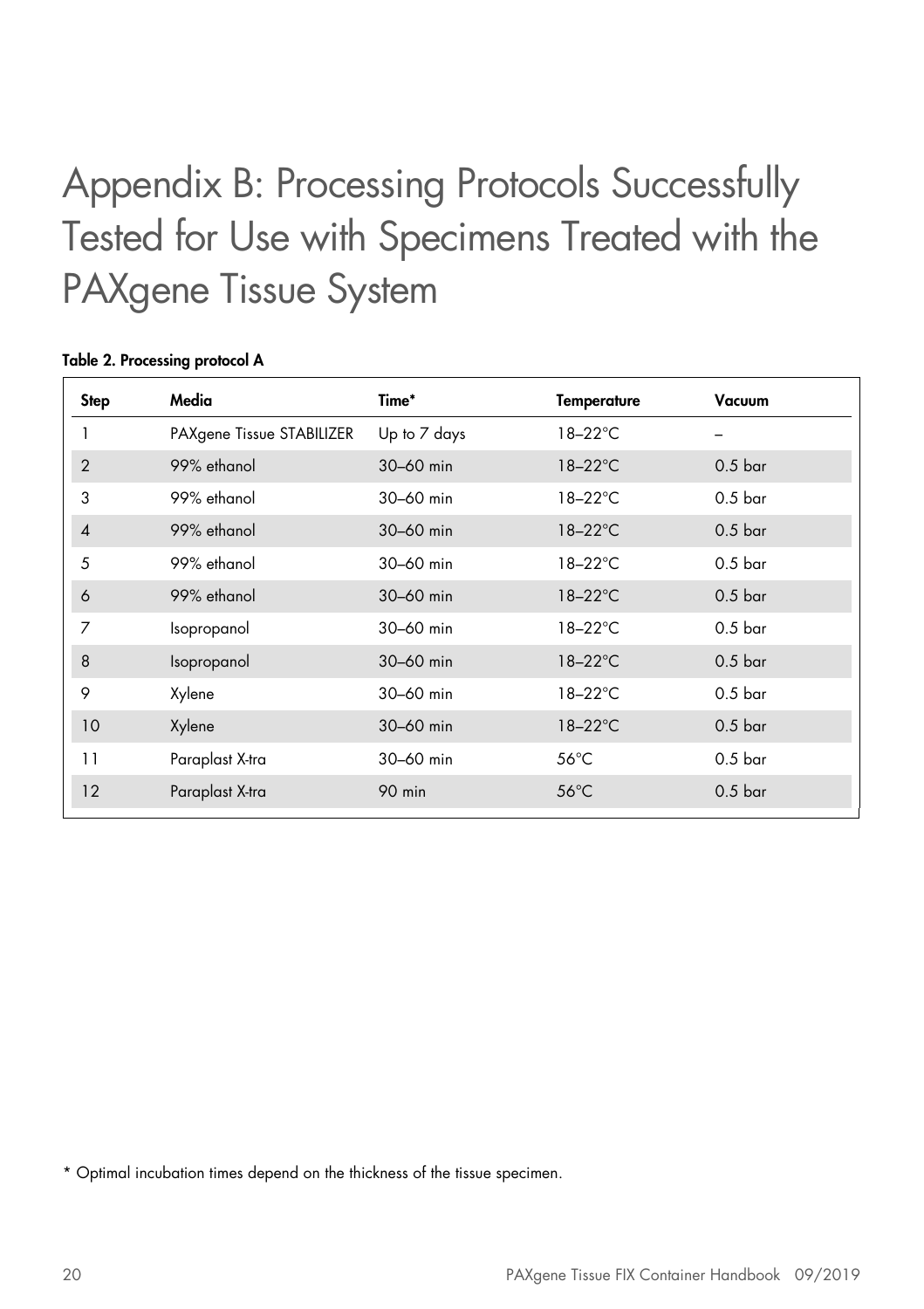|  |  |  | Table 3. Processing protocol B |  |  |
|--|--|--|--------------------------------|--|--|
|--|--|--|--------------------------------|--|--|

| Media                                             | Time*                           | Temperature       | Vacuum             |
|---------------------------------------------------|---------------------------------|-------------------|--------------------|
| 80% ethanol                                       | $15 \text{ min} - 12 \text{ h}$ | $15-25$ °C        |                    |
| 90% ethanol                                       | 30 min                          | $15-25$ °C        | 0.5 <sub>bar</sub> |
| 95% ethanol                                       | 30-60 min                       | $15-25^{\circ}$ C | $0.5$ bar          |
| 99% ethanol                                       | 30-60 min                       | $15-25$ °C        | $0.5$ bar          |
| 99% ethanol                                       | 30-60 min                       | $15-25^{\circ}$ C | 0.5 <sub>bar</sub> |
| Isopropanol                                       | 30-60 min                       | $15-25$ °C        | 0.5 <sub>bar</sub> |
| Isopropanol                                       | 30-60 min                       | $15-25^{\circ}$ C | 0.5 <sub>bar</sub> |
| Xylene                                            | 30-60 min                       | $15-25^{\circ}$ C | 0.5 <sub>bar</sub> |
| Xylene                                            | 30-60 min                       | $15-25^{\circ}$ C | 0.5 <sub>bar</sub> |
| $1:1$ mixture of<br>Paraplast X-tra and<br>xylene | $30 - 60$ min                   | $50^{\circ}$ C    | 0.5 <sub>bar</sub> |
| Paraplast X-tra                                   | 30-60 min                       | $56^{\circ}$ C    | 0.5 <sub>bar</sub> |
| Paraplast X-tra                                   | 60 min                          | $56^{\circ}$ C    | 0.5 <sub>bar</sub> |
|                                                   |                                 |                   |                    |

\* Optimal incubation times depend on the thickness of the tissue specimen.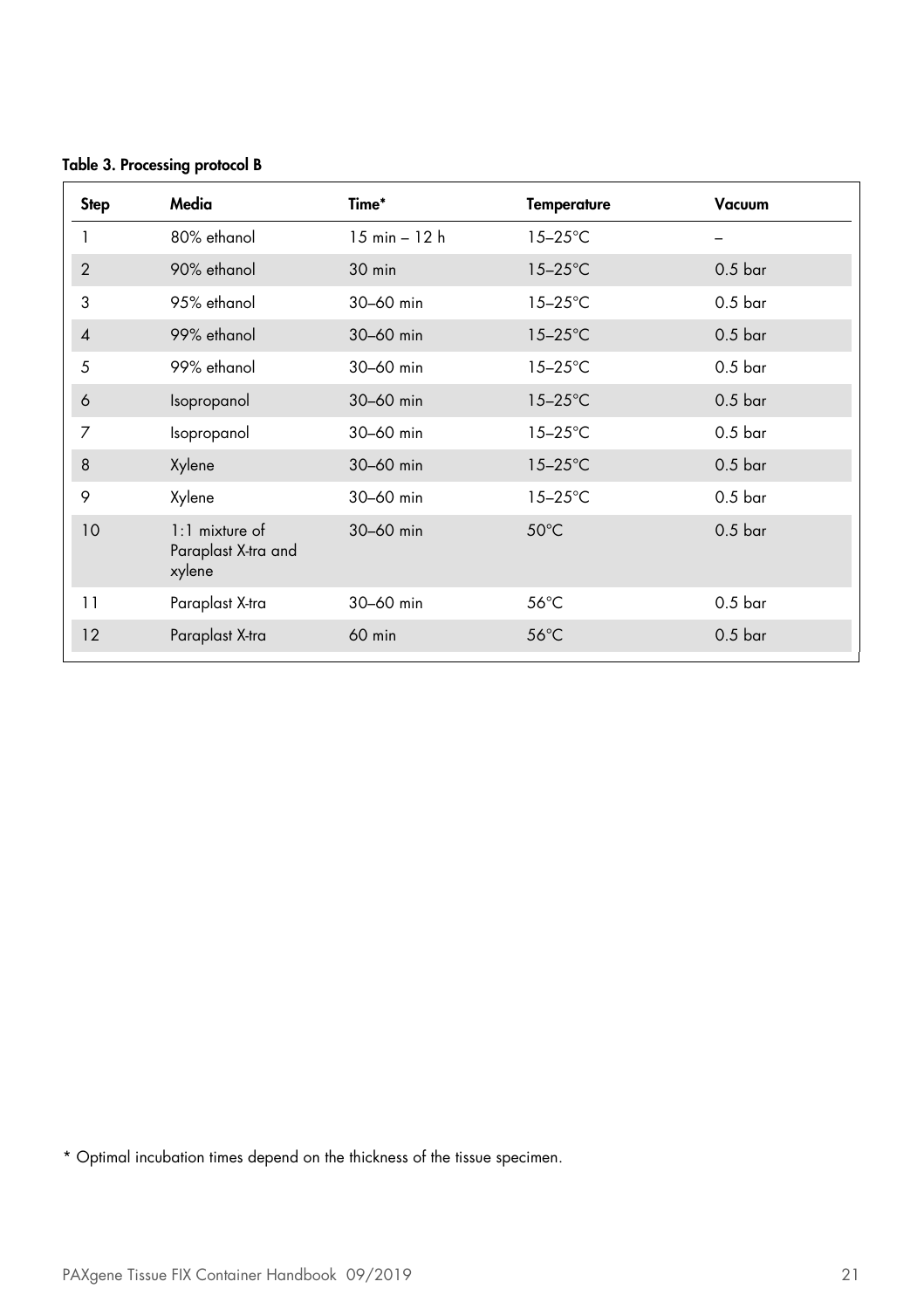# Appendix C: Optimizing Immunohistochemistry (IHC) Assays with Sections of PFPE (PAXgene Tissue-fixed, Paraffin-Embedded) Tissue

In contrast to formalin or other fixation reagents containing aldehydes, the PAXgene Tissue System does not cause cross-linking of biomolecules. Therefore, it may not be necessary to unmask epitopes for immunohistochemistry assays by heating or proteolytic digestion.

However, it is important to note that since many antibodies used in immunohistochemical assays were developed for use with formalin-fixed tissue, it is often necessary to optimize antigen retrieval steps and/or to adjust antibody concentration in PFPE tissue in order to achieve optimal staining intensities.

For the latest information on IHC protocols and staining conditions www.preanalytix.com.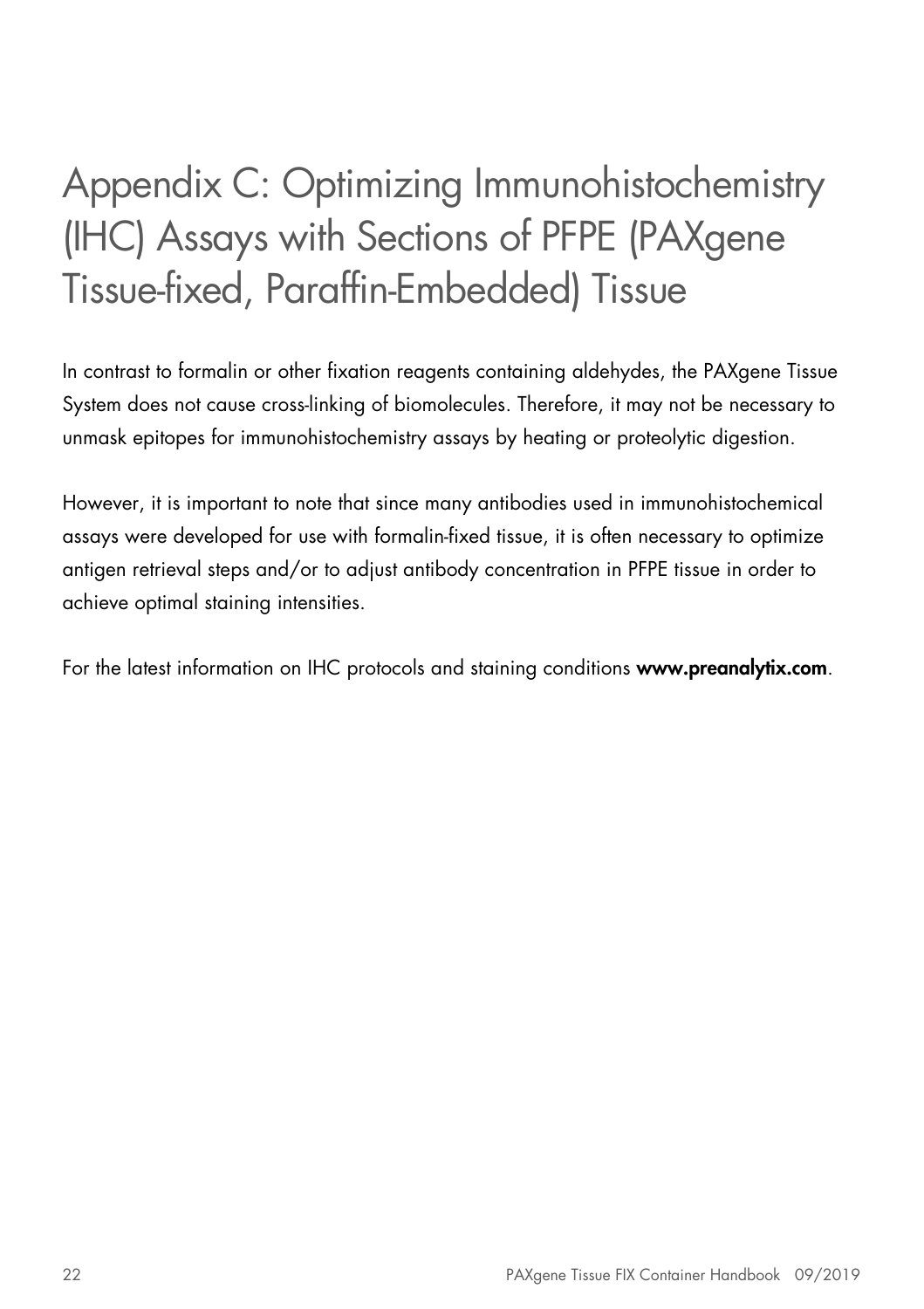# Ordering Information

| Product                                           | <b>Contents</b>                                                                                                                                                                                                                                                | Cat. no. |
|---------------------------------------------------|----------------------------------------------------------------------------------------------------------------------------------------------------------------------------------------------------------------------------------------------------------------|----------|
| PAXgene Tissue FIX Container<br>$(50 \text{ ml})$ | For fixation and stabilization of tissue<br>specimens: 10 Prefilled Reagent<br>Containers, containing 50 ml of<br>PAXgene Tissue FIX                                                                                                                           | 765312   |
| <b>Related Products</b>                           |                                                                                                                                                                                                                                                                |          |
| PAXgene Tissue STABILIZER<br>Concentrate (150 ml) | 8 bottles of PAXgene Tissue STABILIZER<br>concentrate, for 4 liters of PAXgene<br><b>Tissue STABILIZER</b>                                                                                                                                                     | 765512   |
| PAXgene Tissue RNA/miRNA Kit<br>(50)              | For 50 preps: PAXgene RNA MinElute<br>Spin Columns, PAXgene Shredder Spin<br>Columns, Processing Tubes,<br>Microcentrifuge Tubes, Carrier RNA,<br>RNase-Free DNase, and RNase-Free<br>Buffers; to be used in conjunction with<br>PAXgene Tissue FIX Containers | 766134   |
| PAXgene Tissue DNA Kit (50)                       | For 50 DNA preps: PAXgene DNA<br>Mini Spin Columns, Processing Tubes,<br>Microcentrifuge Tubes, Carrier RNA,<br>and Buffers; to be used in conjunction<br>with PAXgene Tissue FIX Containers                                                                   | 767134   |
| Qproteome FFPE Tissue Kit (20)                    | For 20 protein preparation from FFPE<br>or PFPE tissue samples: Extraction<br>Buffer, Collection Tubes, Collection<br><b>Tube Sealing Clips</b>                                                                                                                | 37623    |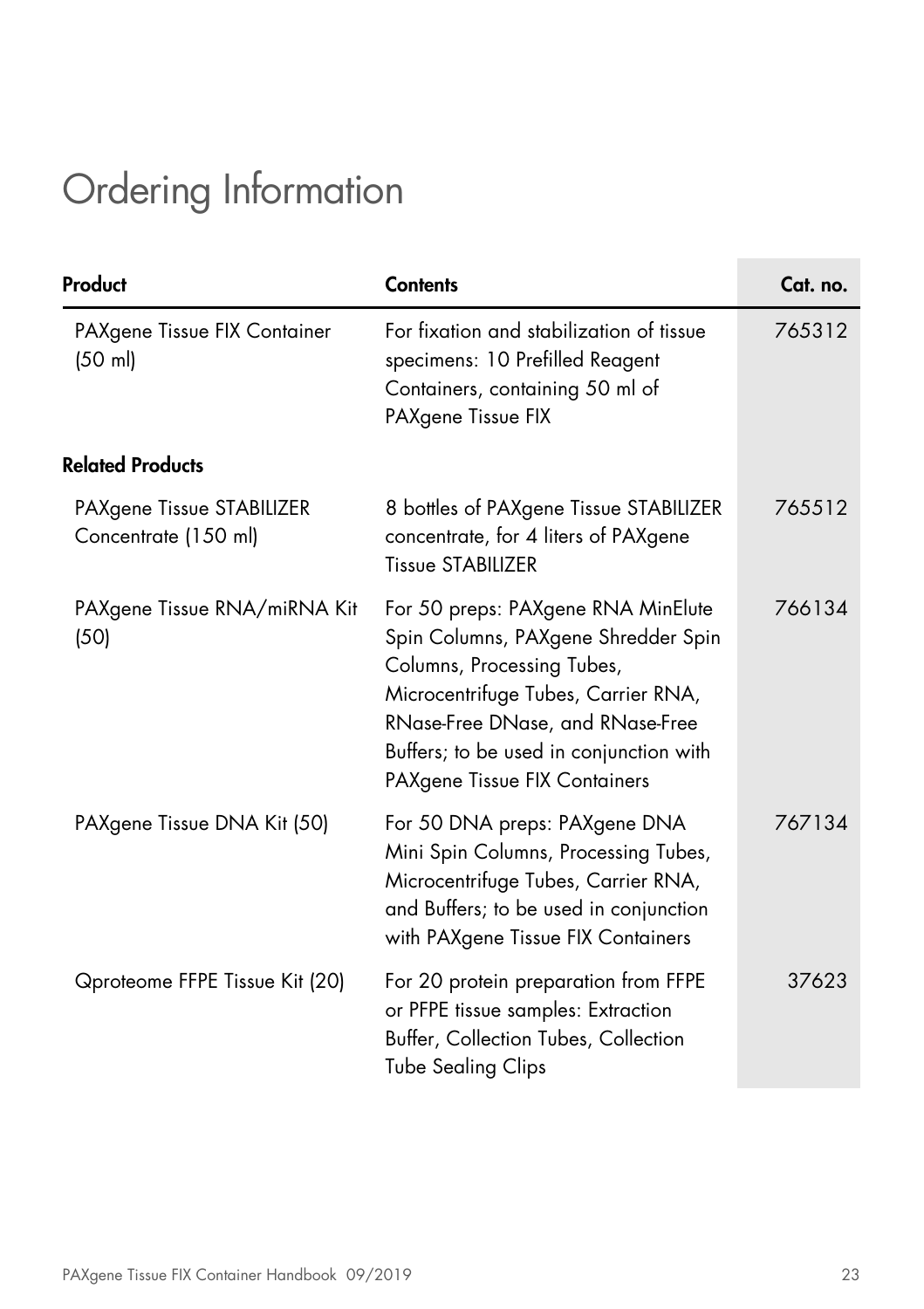For up-to-date licensing information and product-specific disclaimers, see the respective PreAnalytiX or QIAGEN kit handbook or user manual. PreAnalytiX and QIAGEN kit handbooks and user manuals are available at www.preanalytix.com and www.qiagen.com or can be requested from PreAnalytiX Technical Services.

# Handbook Revision History

| Document    | Changes                                                                                                                                                      | Date           |
|-------------|--------------------------------------------------------------------------------------------------------------------------------------------------------------|----------------|
| HB-1477-001 | Initial release                                                                                                                                              | February 2013  |
| HB-1477-002 | Revisions throughout document to reflect discontinuation<br>of related products; update of Safety Information; general<br>update into new handbook template. | September 2019 |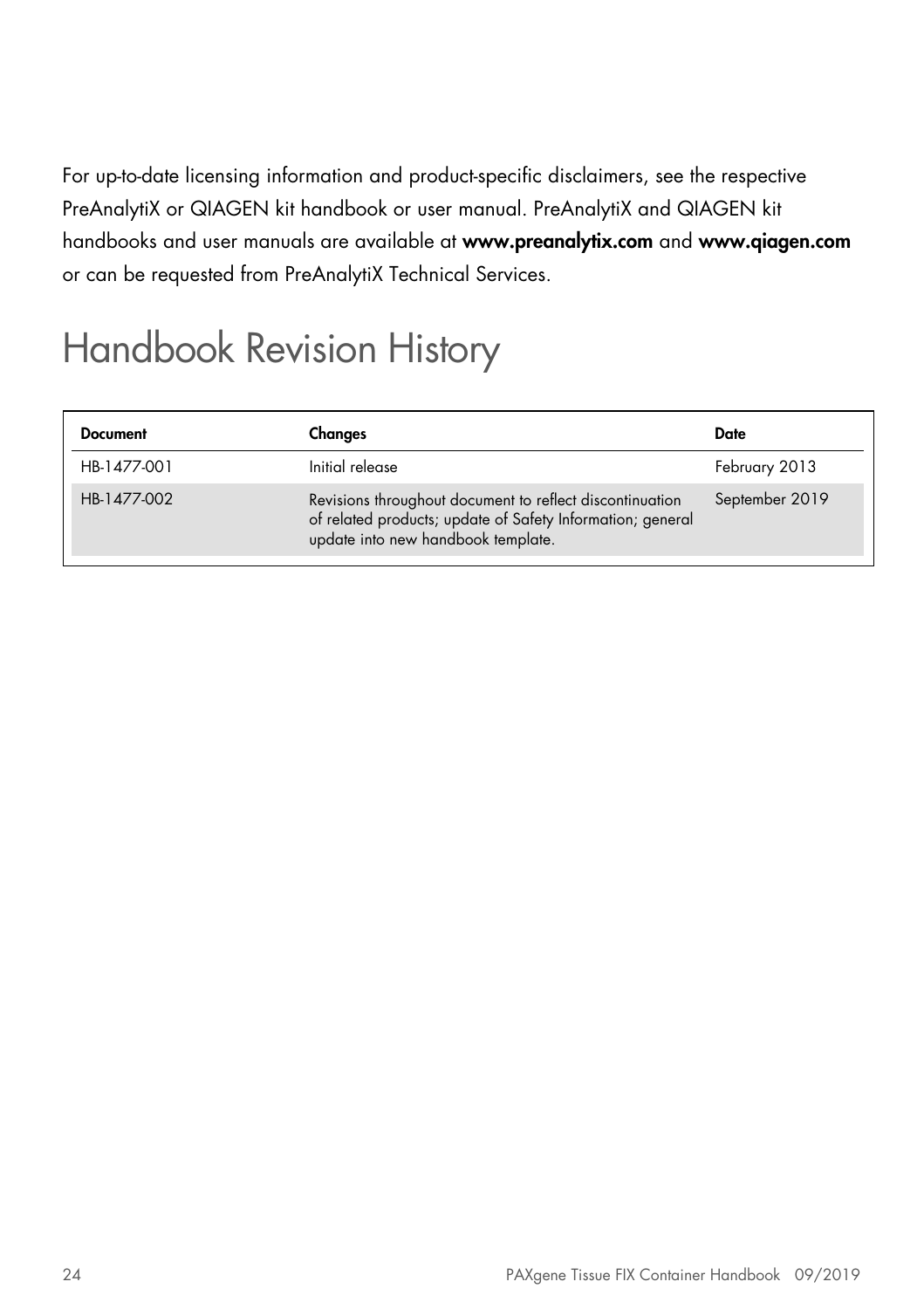**Notes**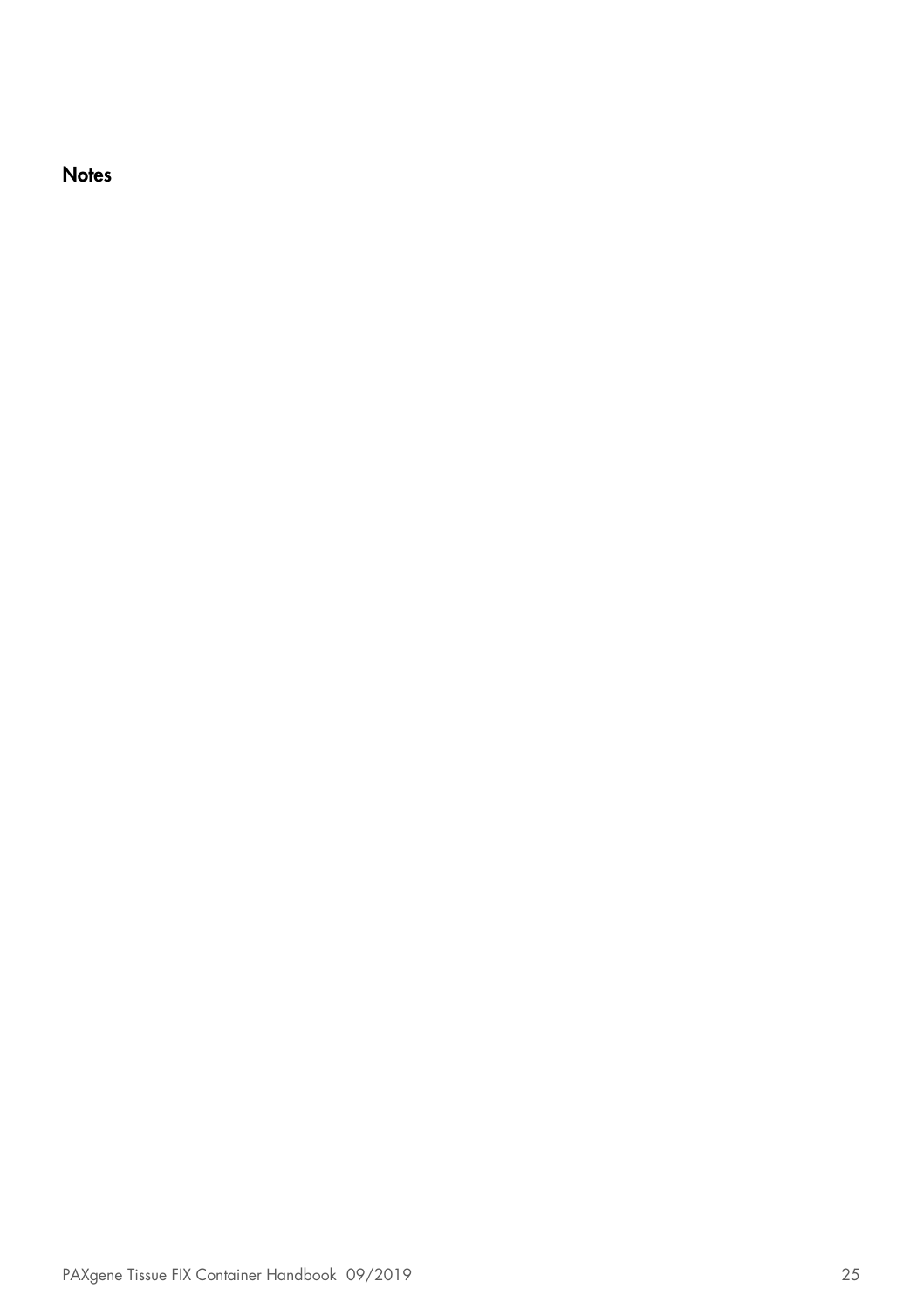**Notes**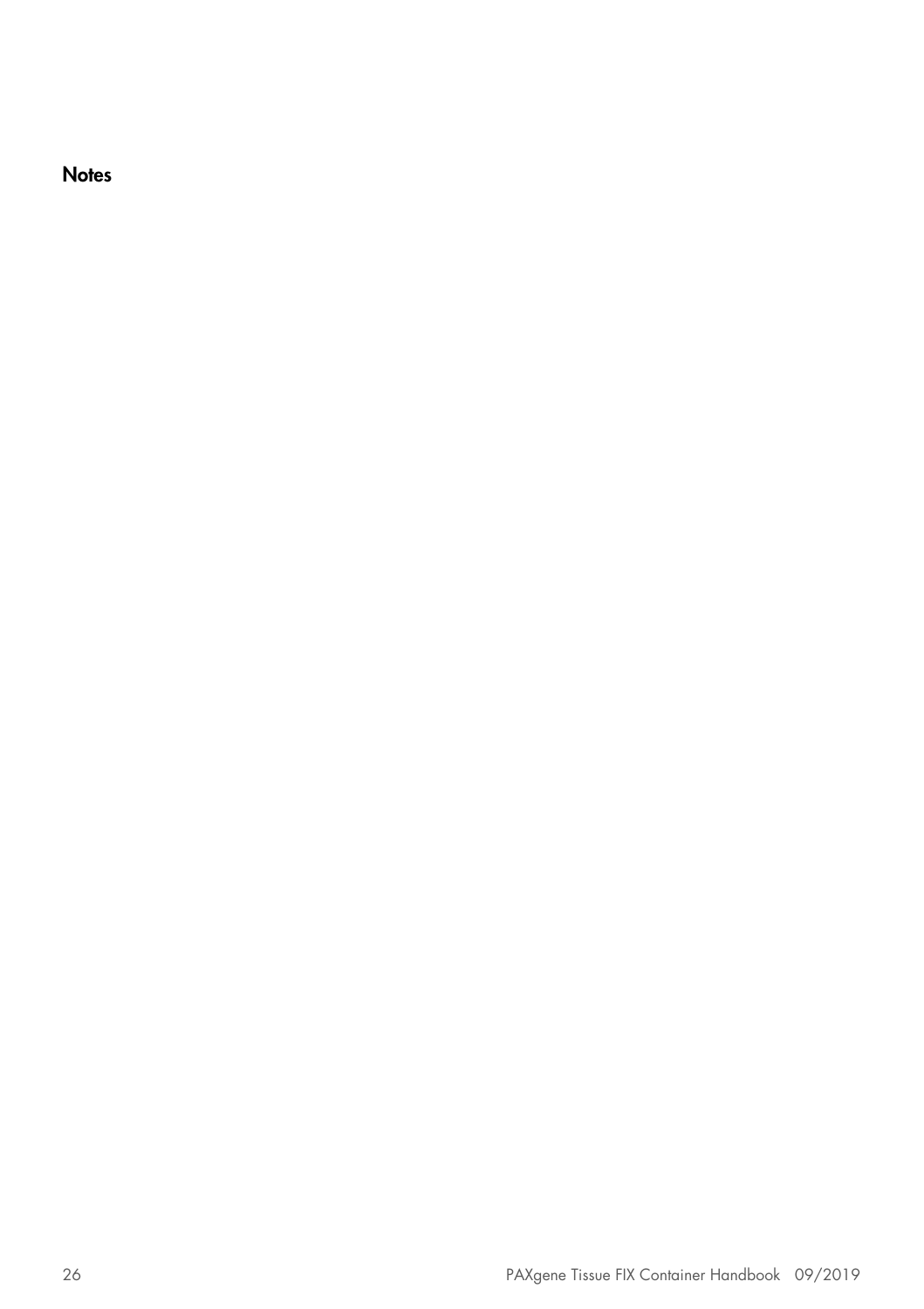#### PreAnalytiX Worldwide

#### PreAnalytiX products are distributed by QIAGEN and BD companies

Australia • Orders 03 9840 9800 • Fax 03 9840 9888 • Technical 1 800 243 066 Austria • Orders 0800 28 10 10 • Fax 0800 28 10 19 • Technical 0800 28 10 11 Belgium • Orders 0800 79612 • Fax 0800 79611 • Technical 0800 79556 Brazil • Orders 0800 557779 • Fax 55 11 5079 4001 • Technical 0800 557779 Canada • Orders 800 572 9613 • Fax 800 713 5951 • Technical 800 DNA-PREP (800 362 7737) China • Orders 0086 21 3865 3865 • Fax 0086 21 3865 3965 • Technical 800 988 0325, 800 988 0327 Denmark • Orders 80 885945 • Fax 80 885944 • Technical 80 885942 Finland • Orders 0800 914416 • Fax 0800 914415 • Technical 0800 914413 France • Orders 01 60 920 926 • Fax 01 60 920 925 • Technical 01 60 920 930 • Offers 01 60 920 928 Germany • Orders 02103 29 12000 • Fax 02103 29 22000 • Technical 02103 29 12400 Hong Kong • Orders 800 933 965 • Fax 800 930 439 • Technical 800 930 425 Ireland • Orders 1800 555 049 • Fax 1800 555 048 • Technical 1800 555 061 Italy • Orders 02 33430411 • Fax 02 33430426 • Technical 800 787980 Japan • Telephone 03 5547 0811 • Fax 03 5547 0818 • Technical 03 5547 0811 Korea (South) • Orders 1544 7145 • Fax 1544 7146 • Technical 1544 7145 Luxembourg • Orders 8002 2076 • Fax 8002 2073 • Technical 8002 2067 Mexico • Orders 01 800 7742 639 • Fax 01 800 1122 330 • Technical 01 800 7742 639 The Netherlands • Orders 0800 0229592 • Fax 0800 0229593 • Technical 0800 0229602 Norway • Orders 800 18859 • Fax 800 18817 • Technical 800 18712 Singapore • Orders 65 67775366 • Fax 65 67785177 • Technical 65 67775366 Spain • Orders 91 630 7050 • Fax 91 630 5145 • Technical 91 630 7050 Sweden • Orders 020 790282 • Fax 020 790582 • Technical 020 798328 Switzerland • Orders 055 254 22 11 • Fax 055 254 22 13 • Technical 055 254 22 12 UK • Orders 01293 422 911 • Fax 01293 422 922 • Technical 01293 422 999 USA • Orders 800 426 8157 • Fax 800 718 2056 • Technical 800 DNA-PREP (800 362 7737)

#### www.qiagen.com www.PreAnalytiX.com

Argentina, Uruguay and Paraguay • Orders 0800 444 5523 Australia • Orders 1 800 656 100 • Fax 1 800 656 110 Austria • Orders 43 1 7063660 • Fax 43 1 706366011 Belgium • Orders 32 53720556 • Fax 32 53720549 Brazil • Orders 0800 55 5654 Canada • Orders 800 268 5430 • Fax 800 565 0897 Denmark • Orders 45 43 43 45 66 • Fax 45 43 96 56 76 East Europe, Middle East & Africa (EMA) • Orders 971 4 3379525 • Fax: 971 4 03379551 Finland • Orders 358 9 88 70 780 • Fax 358 9 88 70 7816 France • Orders 33 4 76 68 36 36 Germany • Orders 49 6221 3050 • Fax 49 6221 305216 Italy • Orders 39 02 48240 500 • Fax 39 02 48240 344 The Netherlands • Orders 31 20 582 9420 • Fax 31 20 582 9421 New Zealand • Orders 0800 572 468 • Fax 0800 572 469 Spain • Orders 34 91 848 8174 • Fax 34 91 848 8115 Sweden • Orders 46 8 775 51 00 • Fax 46 8 645 08 08 Switzerland • Orders 41 61 4852224 • Fax 41 61 4852200 UK • Orders 0800 917 8776 USA • Orders 888 237 2762 • Fax 800 847 2220 • Technical 800 631 0174

www.bd.com www.PreAnalytiX.com